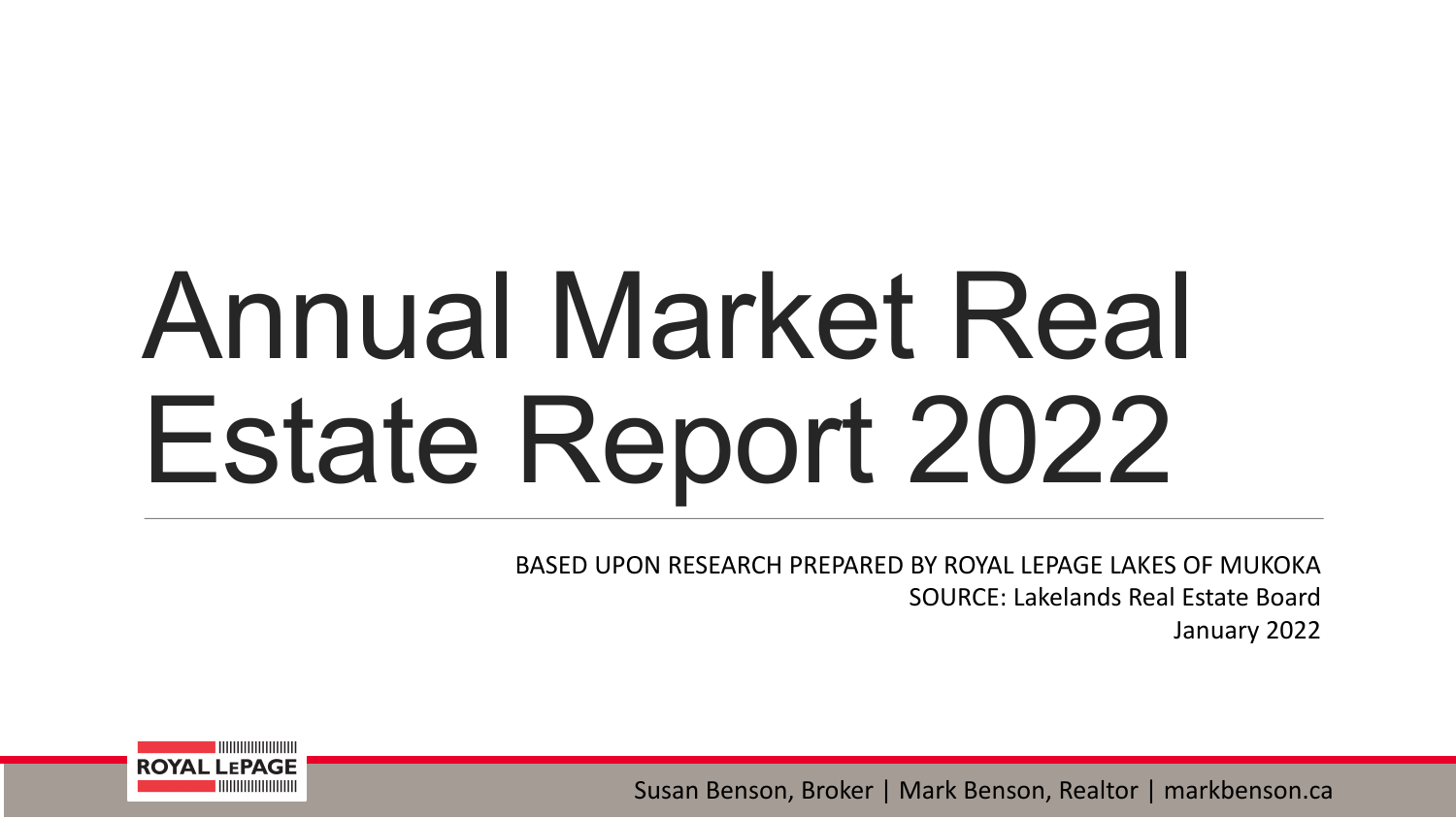## Muskoka Unit Sales – All Property Types



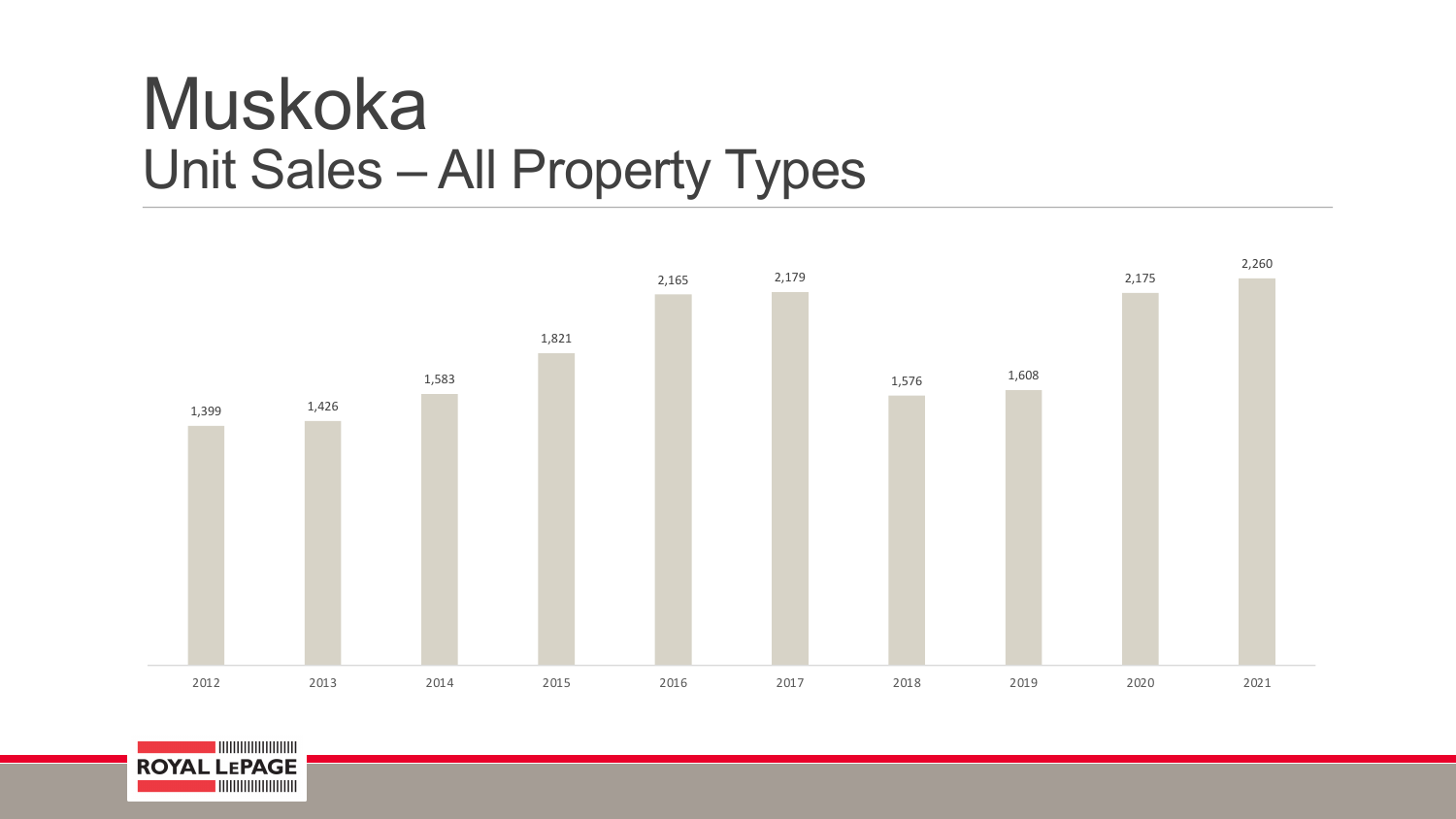## Muskoka Median and Average – All Property Types



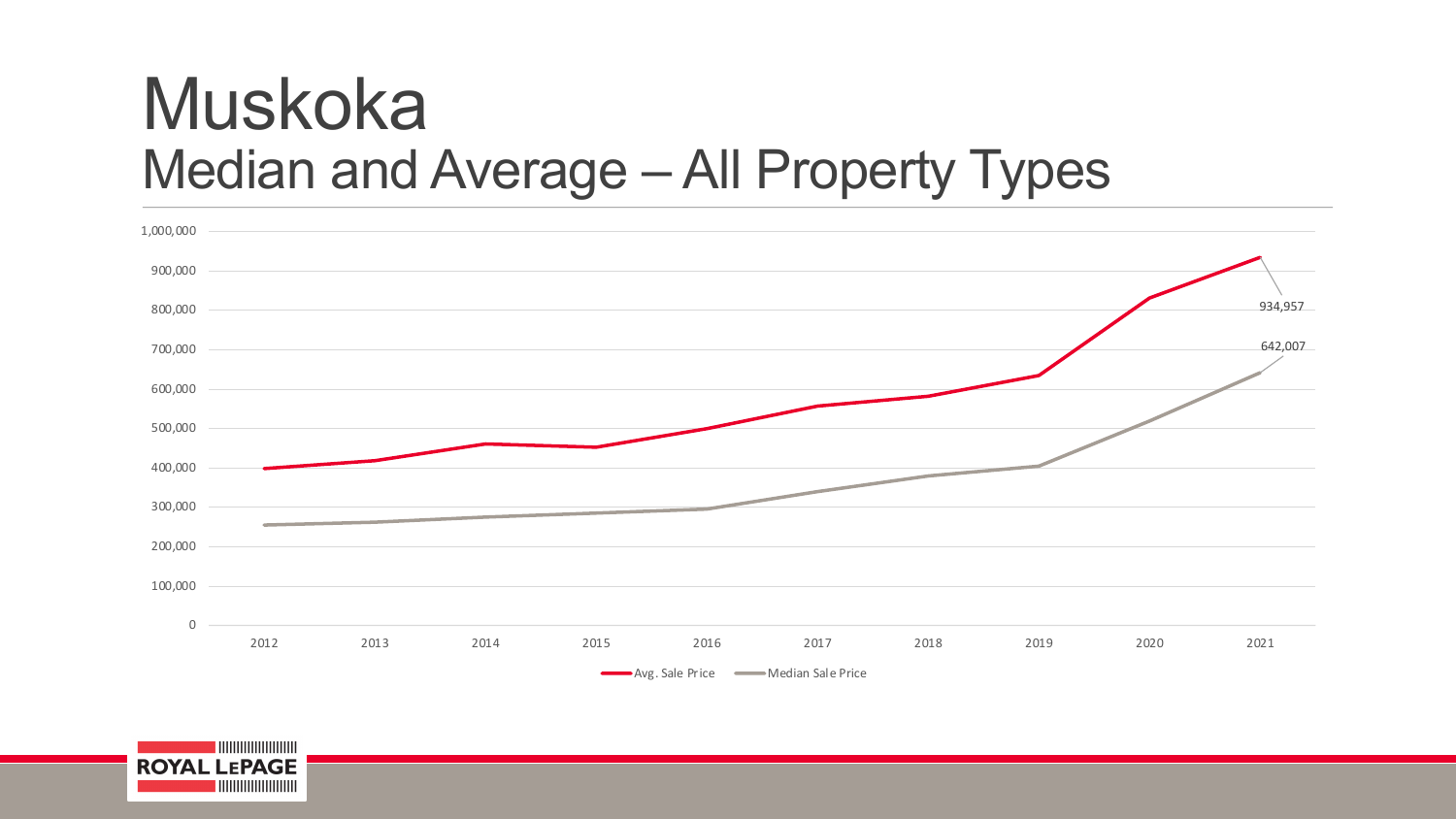## Muskoka % Price Change – All Property types



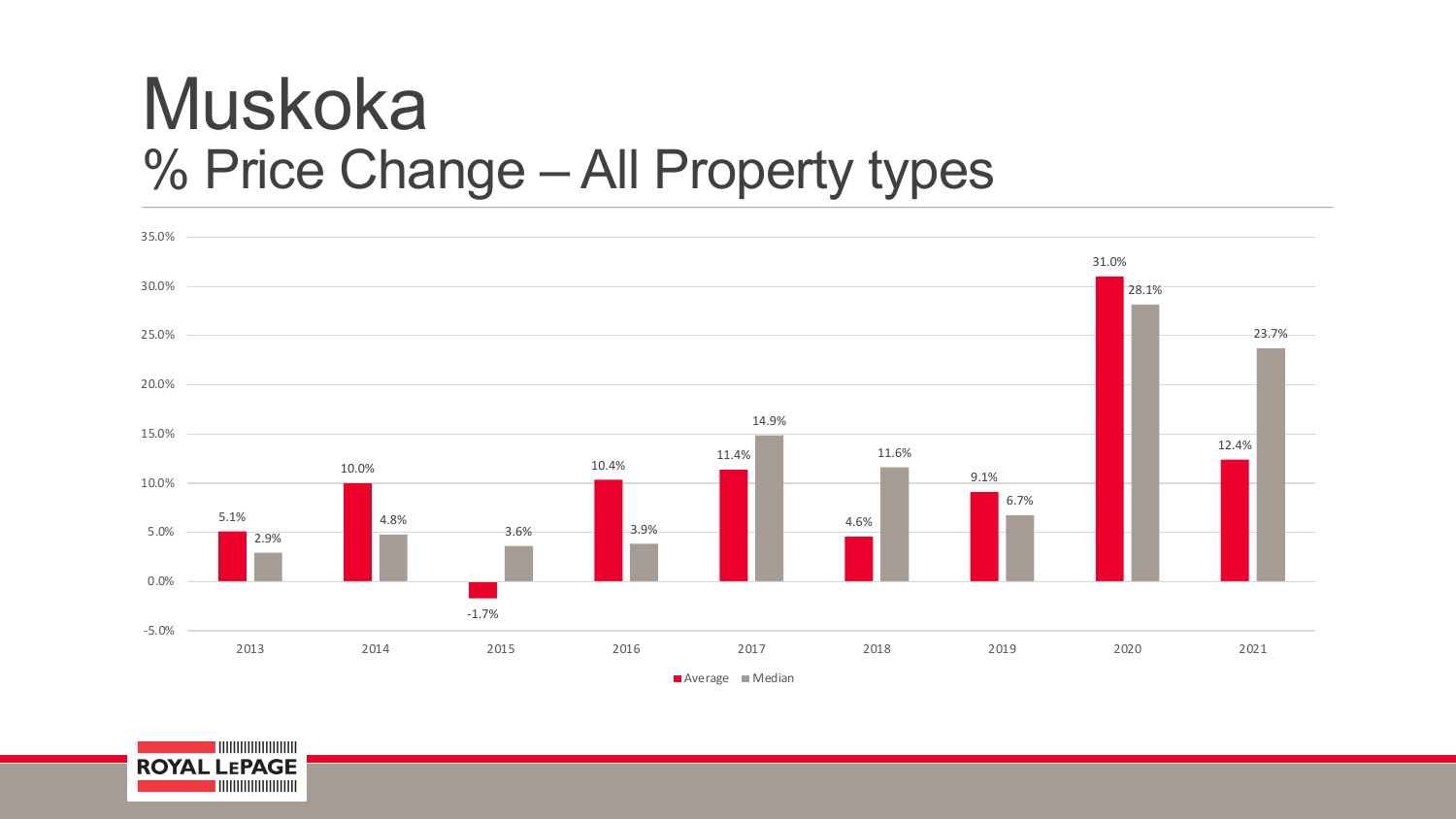## Muskoka - Waterfront Unit Sales – Single Family and Vacant Land



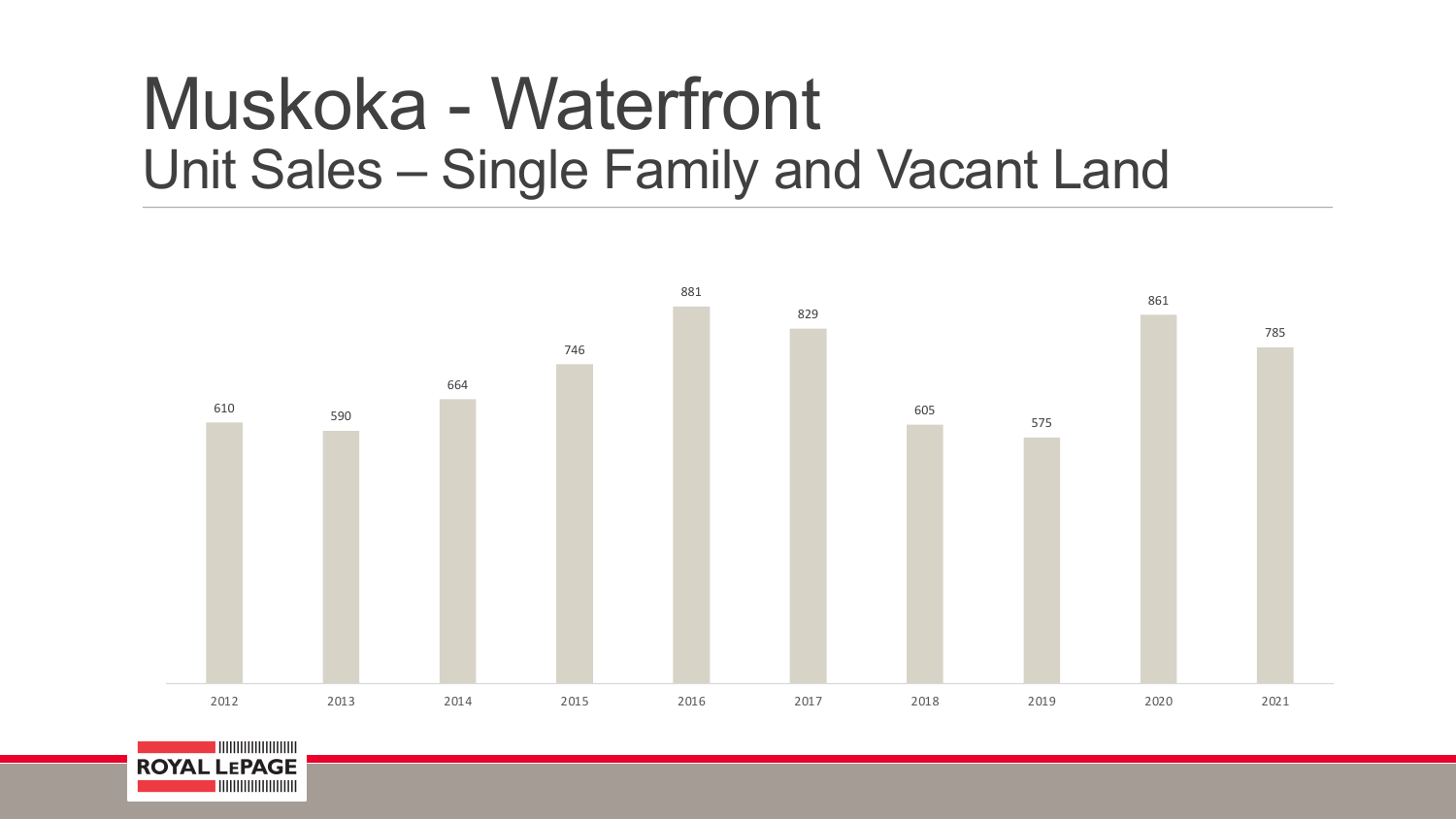#### Muskoka Waterfront Median and Average - Single Family and Vacant Land



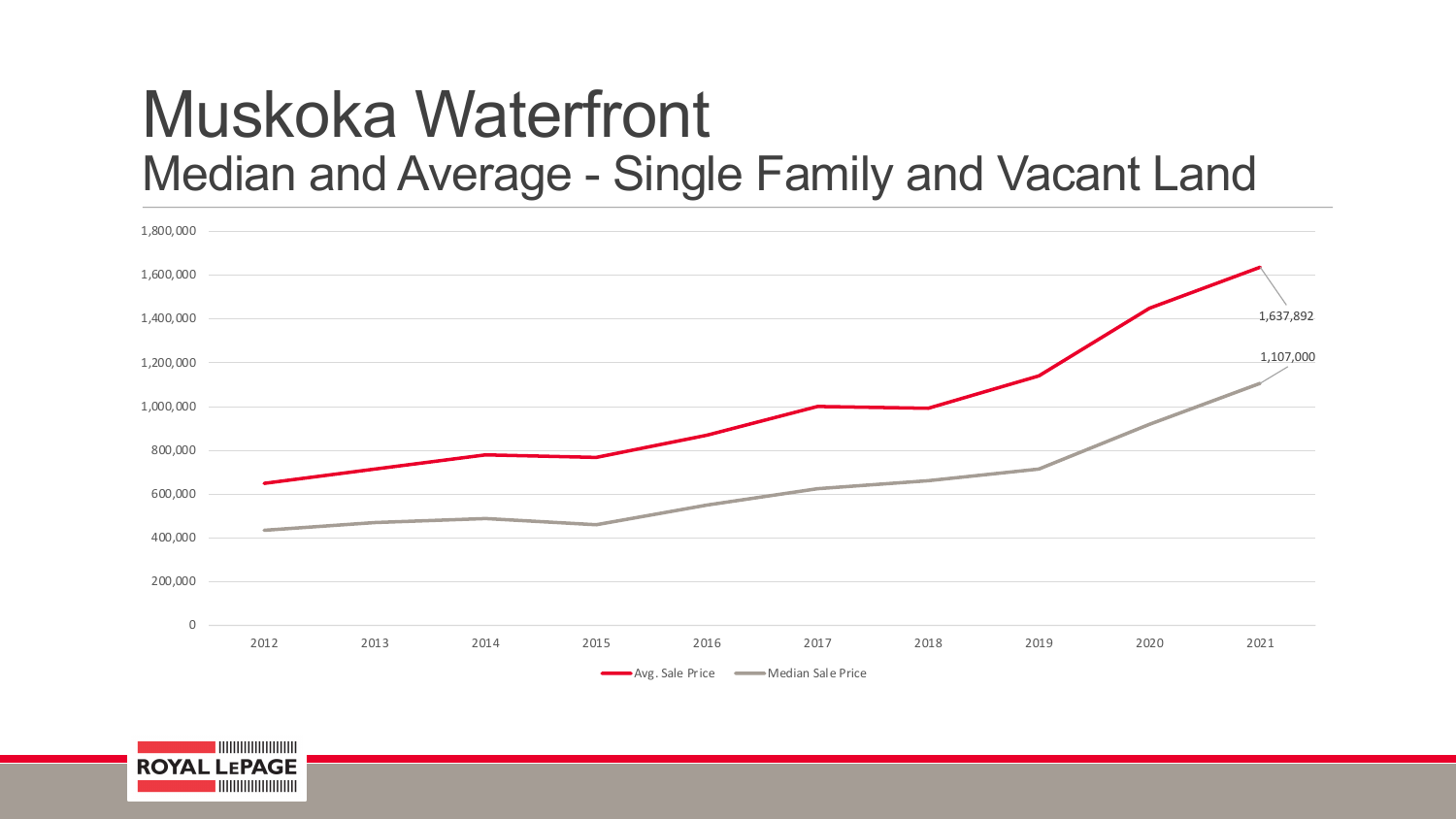## Muskoka Waterfront % Price Change - Single Family and Vacant Land



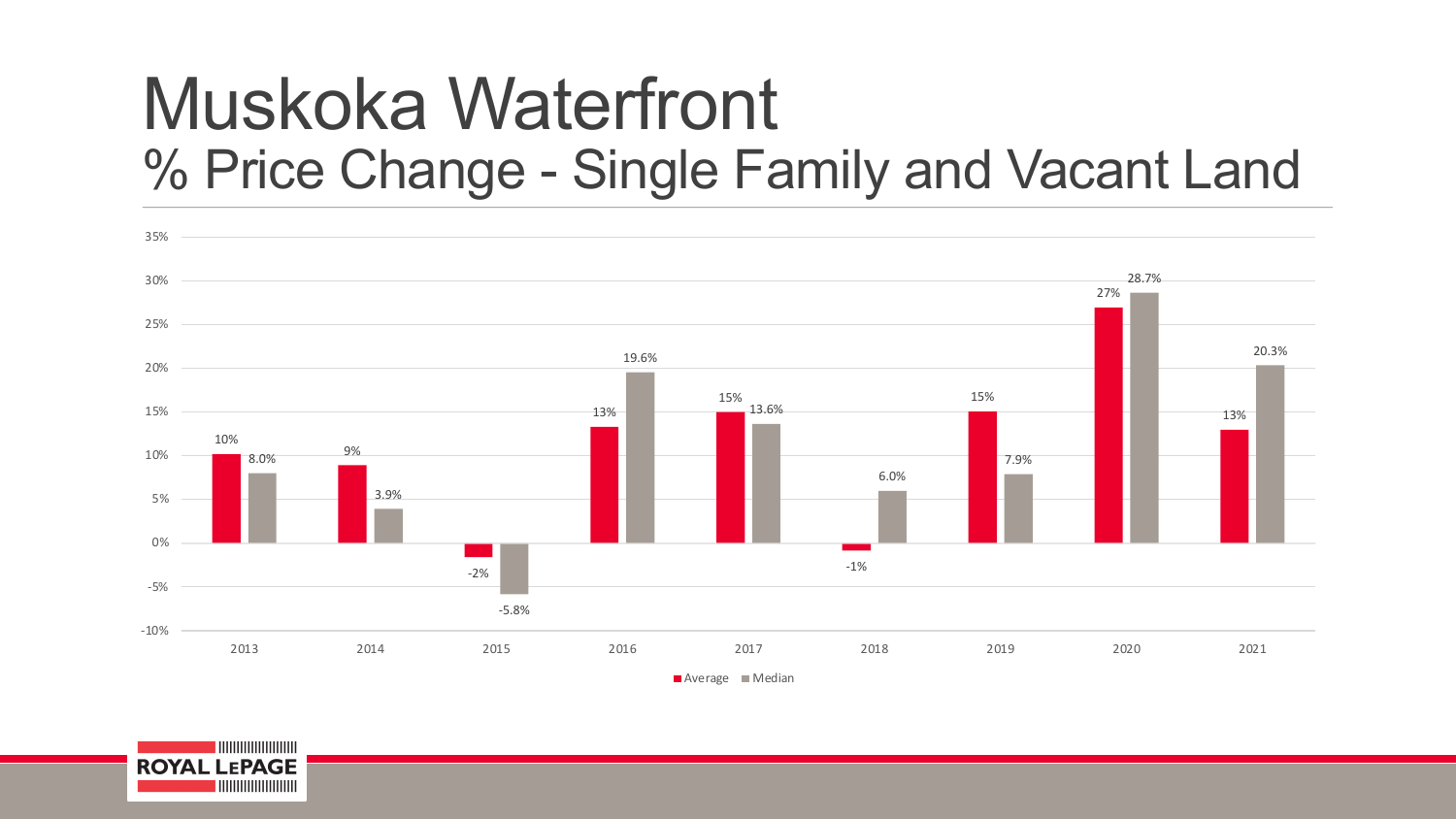#### Huntsville/Lake of Bays Waterfront Unit Sales – Vacant Land and Single Family



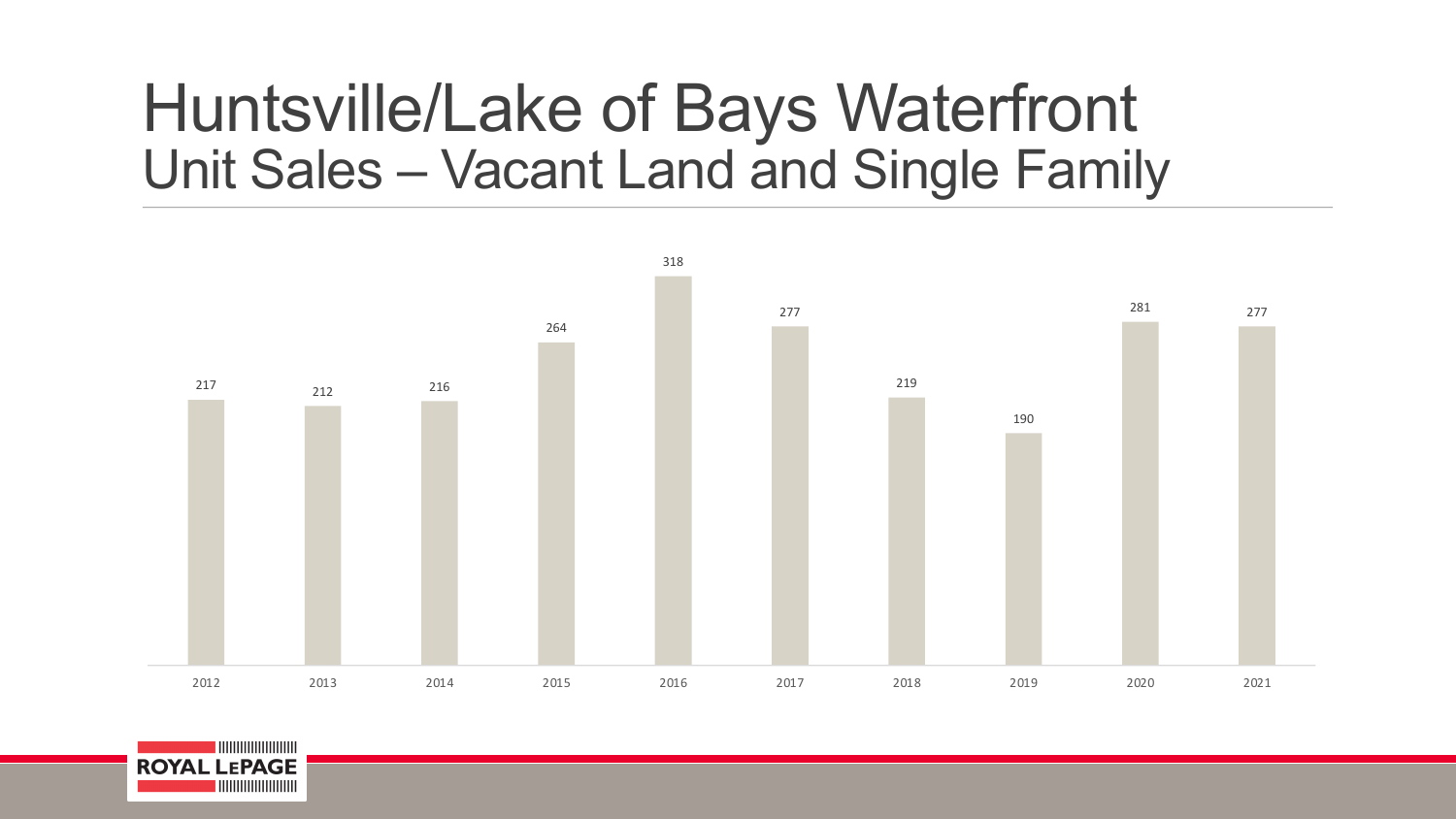#### HV/LOB Waterfront Median and Average - Vacant Land and Single Family



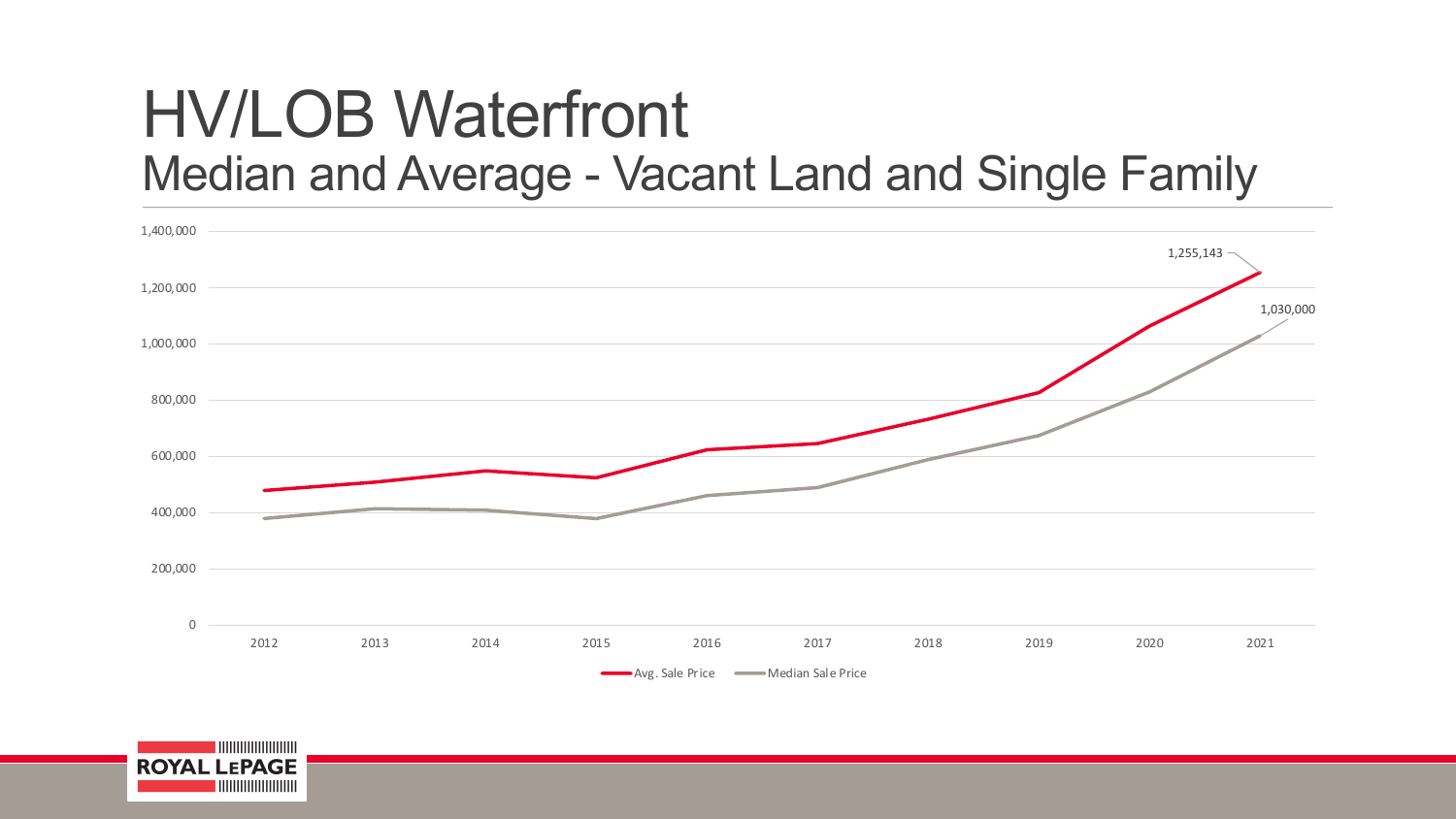#### HV/LOB Waterfront % Price Change – Single Family and Vacant Land



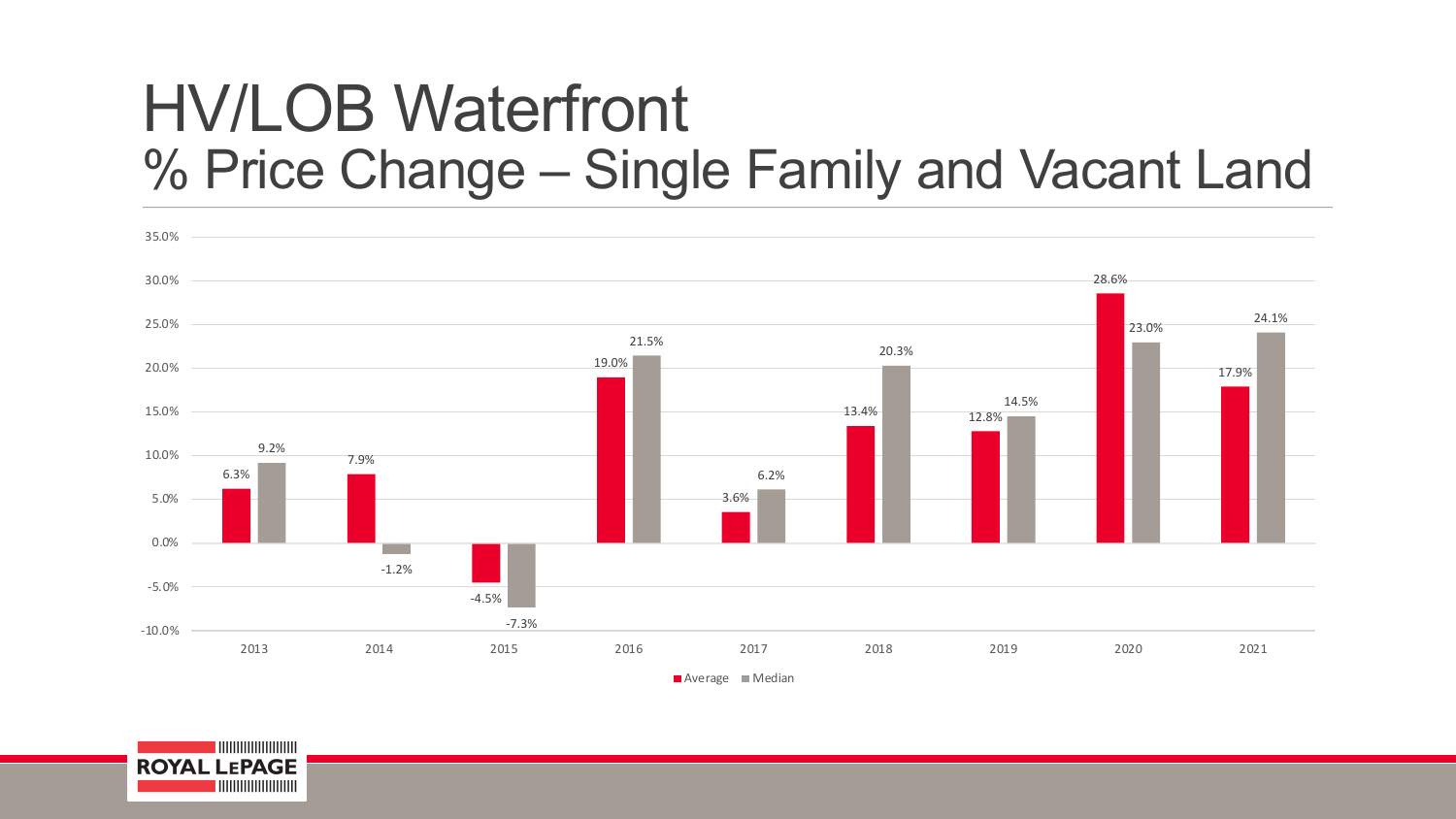# South Muskoka Waterfront

Unit Sales – Single Family and Vacant Land. (Excludes Joseph, Rosseau and Muskoka



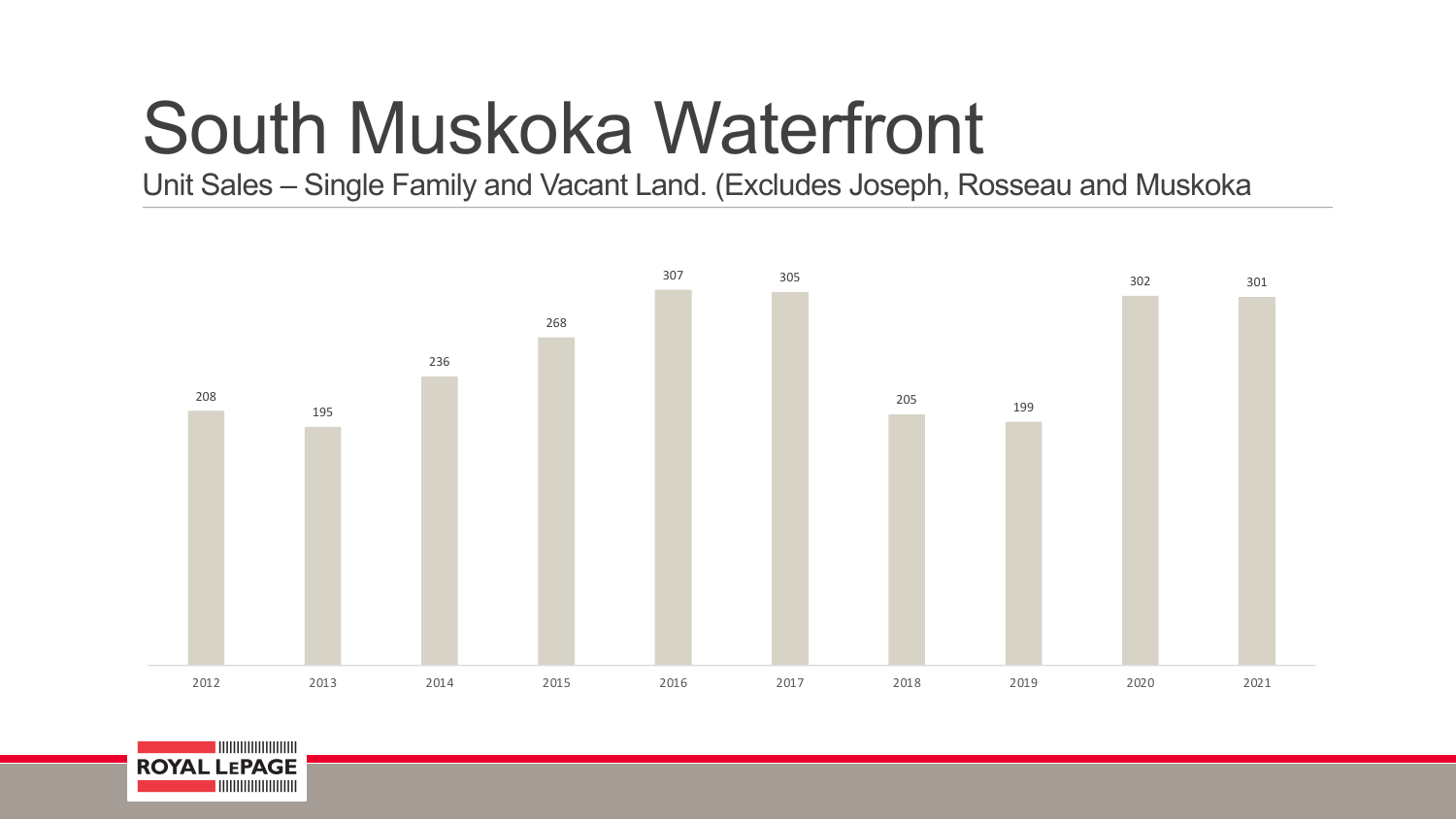# South Muskoka Waterfront

Prices – Single Family and Vacant Land. Excluding Joseph, Rosseau and Muskoka



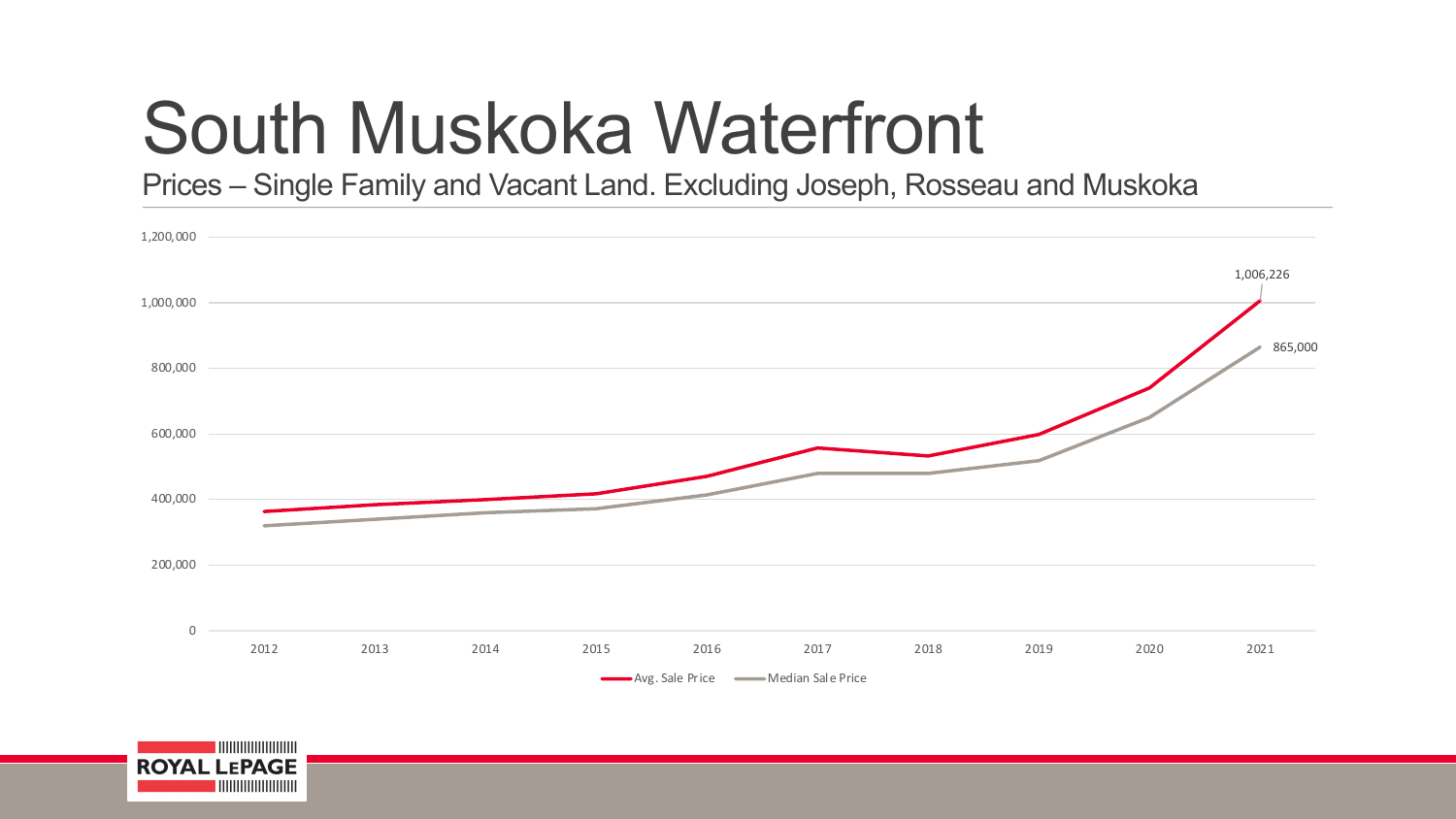# South Muskoka Waterfront

% Change Prices– Single Family and Vacant Land. Excluding Joseph, Rosseau and Muskoka



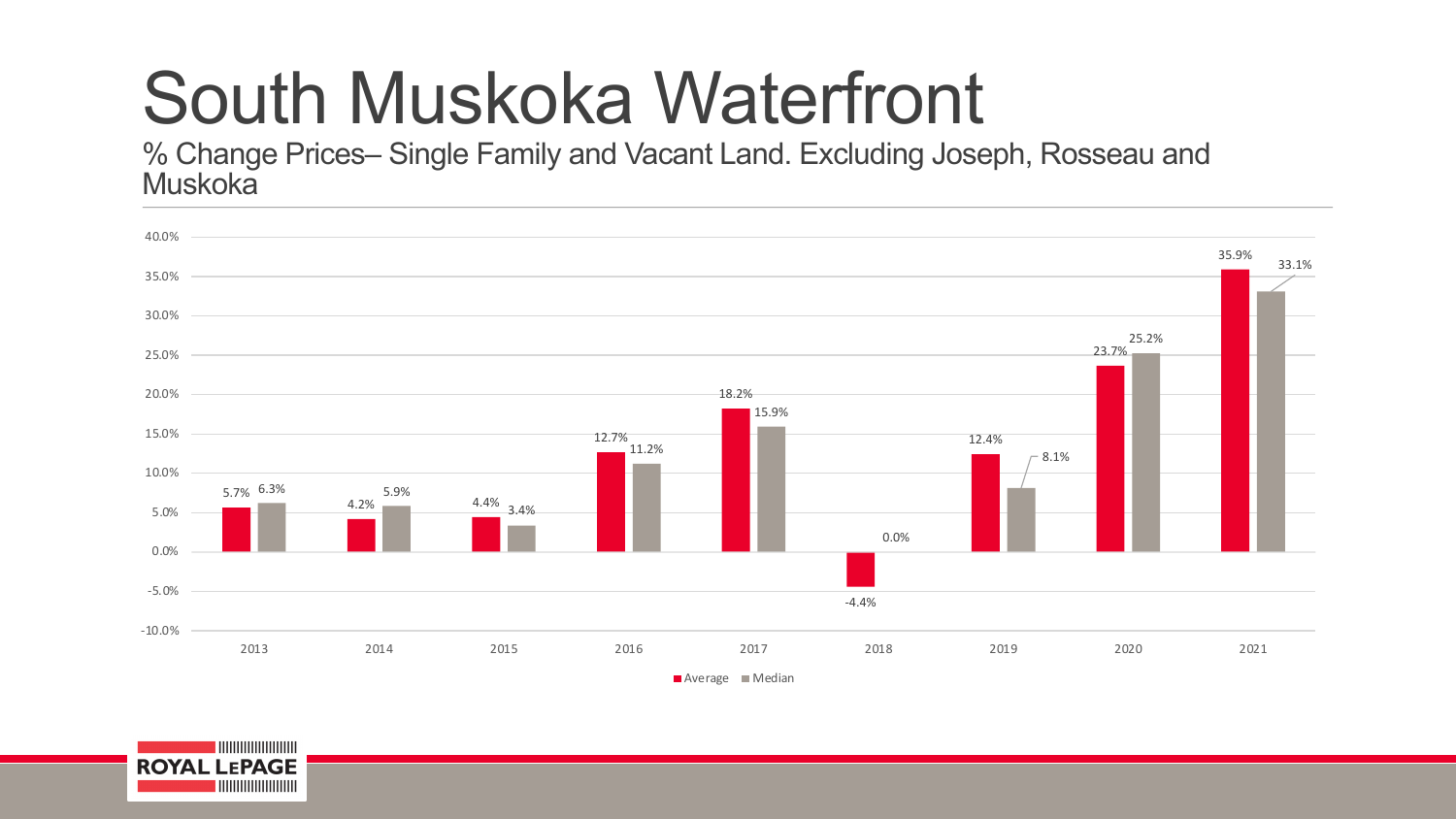## Lakes Joseph, Rosseau and Muskoka

Unit Sales – Single Family and Vacant Land



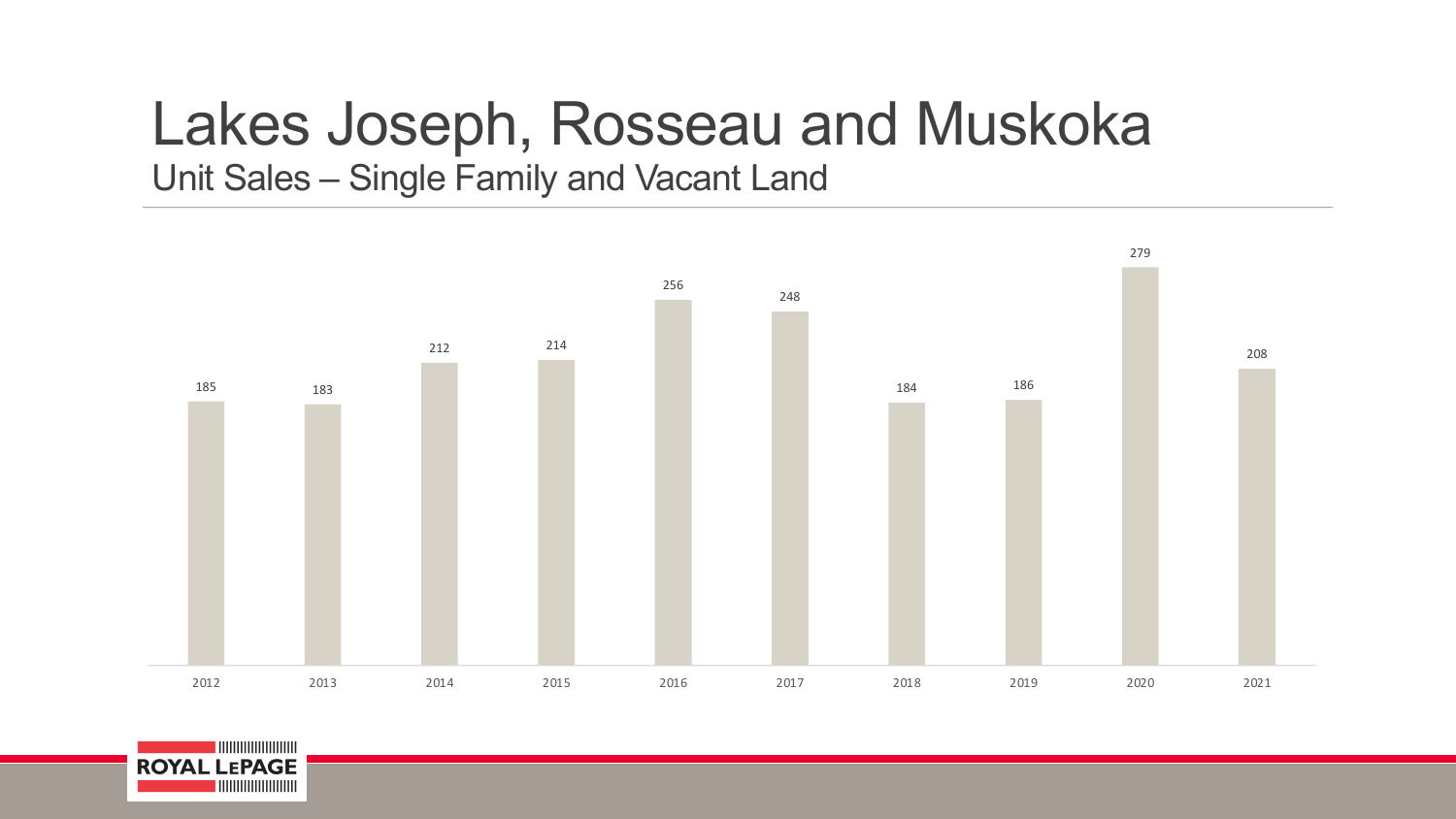#### Lakes Joseph, Rosseau and Muskoka Unit Sales – Single Family and Vacant Land



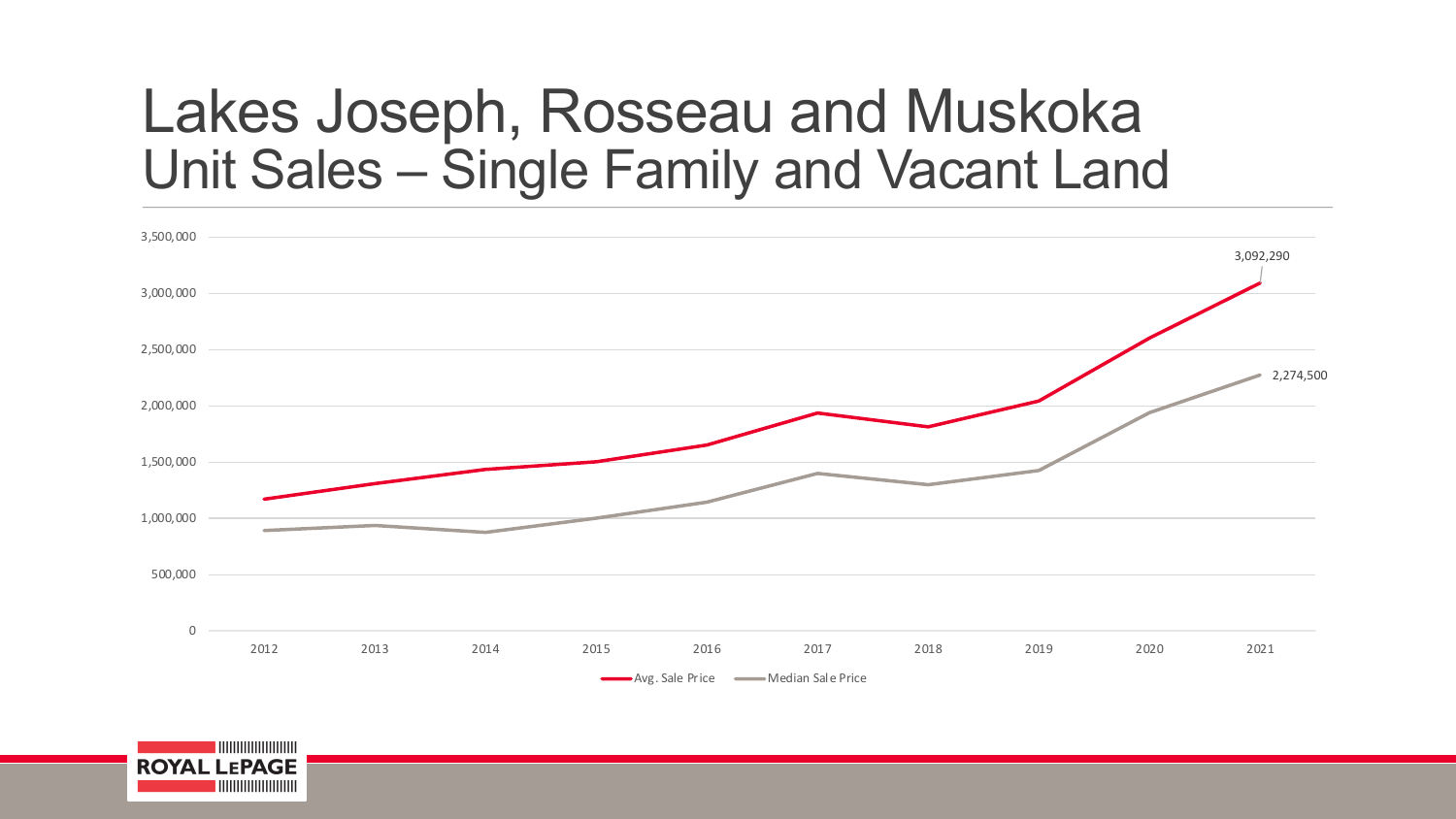#### Lakes Joseph, Rosseau and Muskoka Unit Sales – Single Family and Vacant Land



**ROYAL LEPAGE**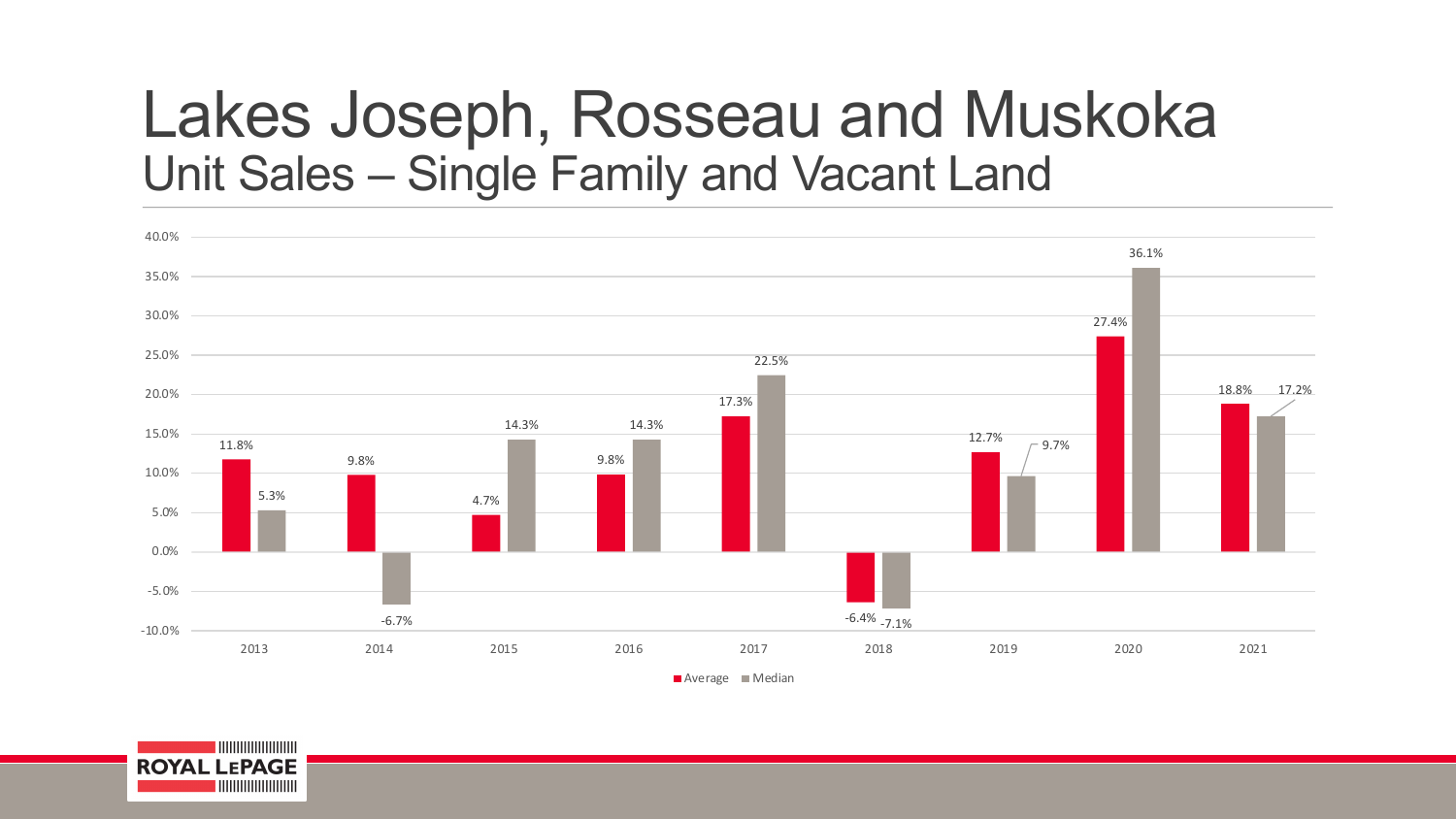#### Almaguin Waterfront Unit Sales – Single Family and Waterfront



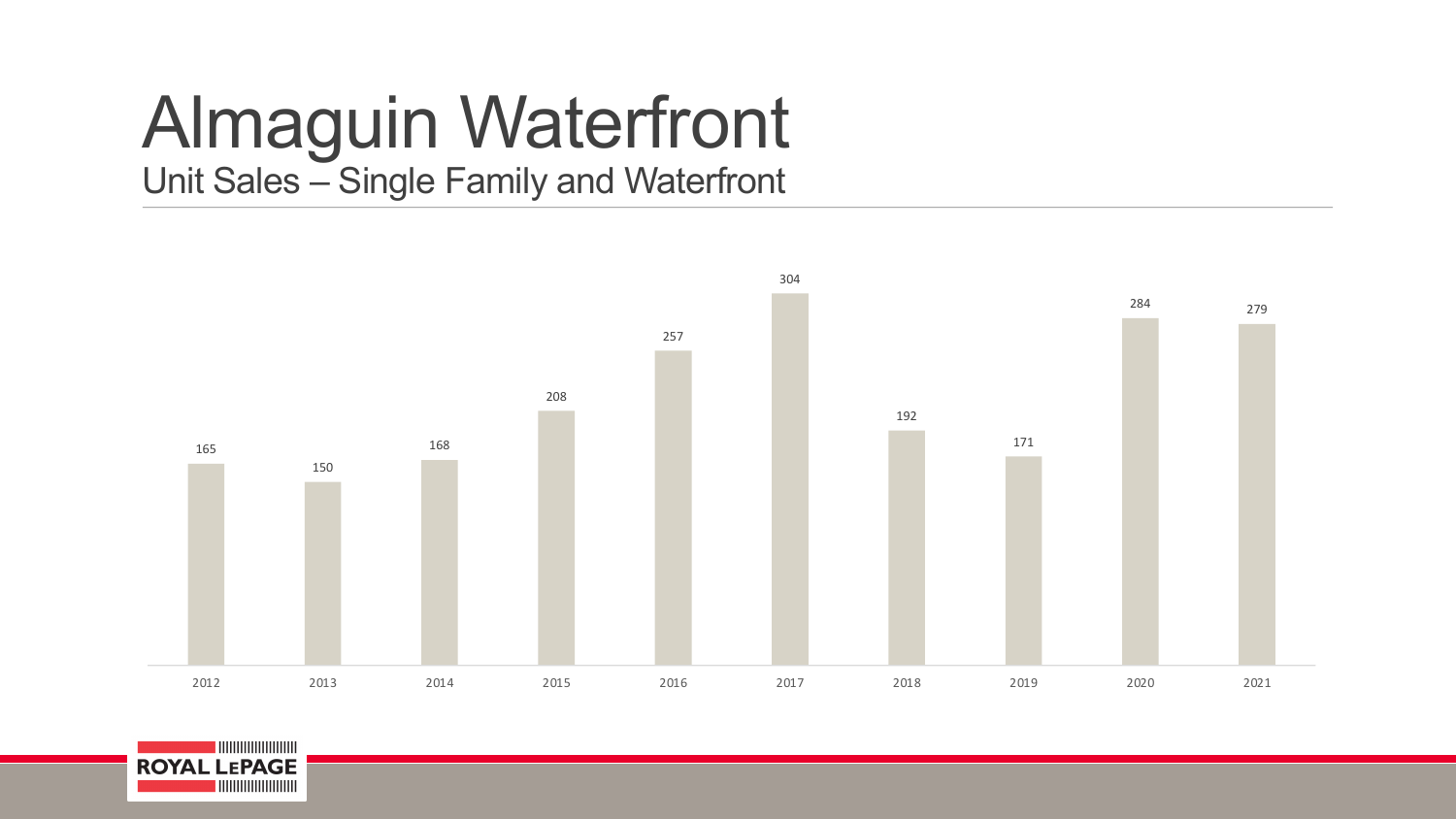## Almaguin Waterfront Median and Average – Single Family and Vacant Land



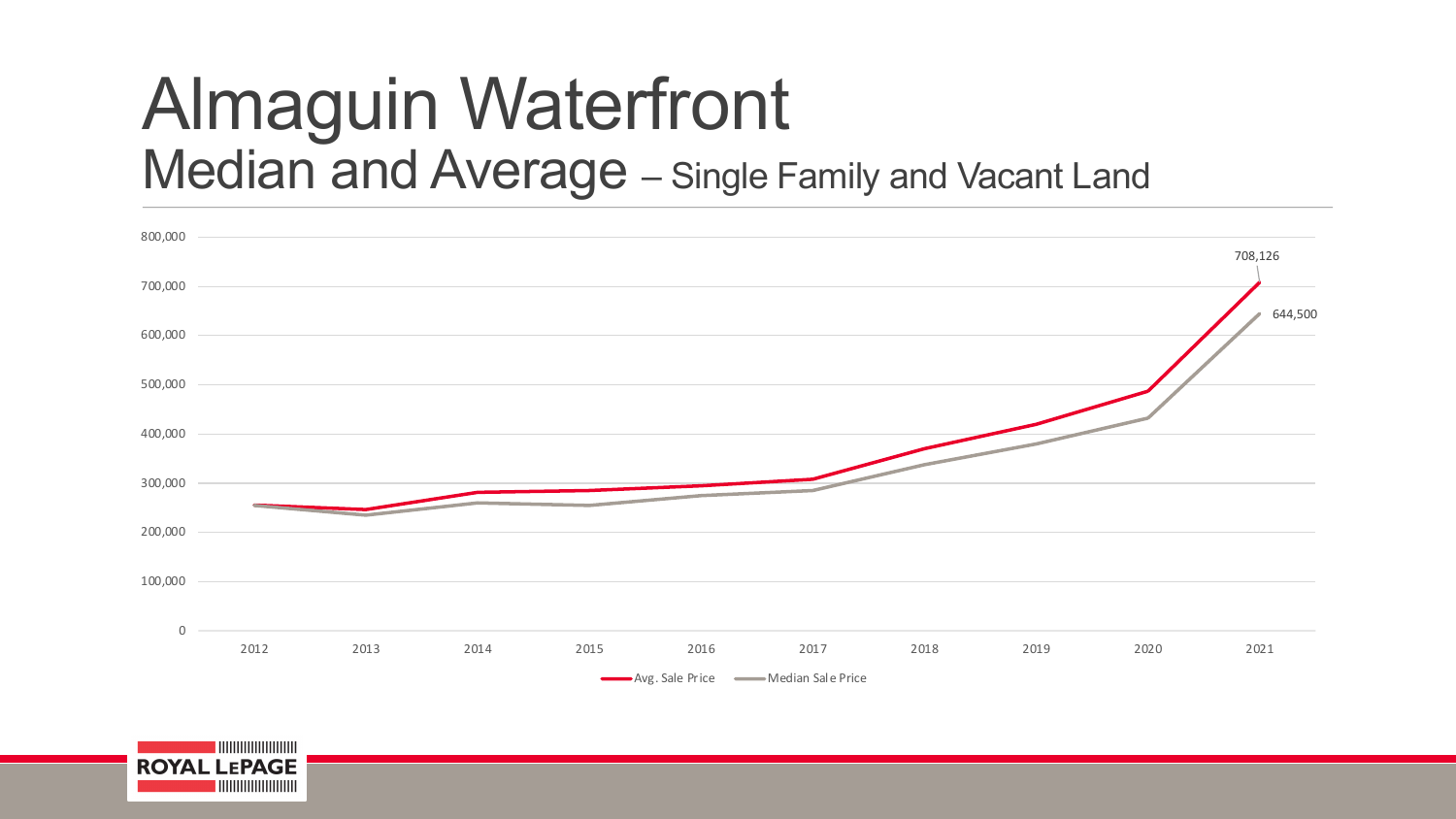## Waterfront Almaguin % Price Change – Single Family and Vacant Land



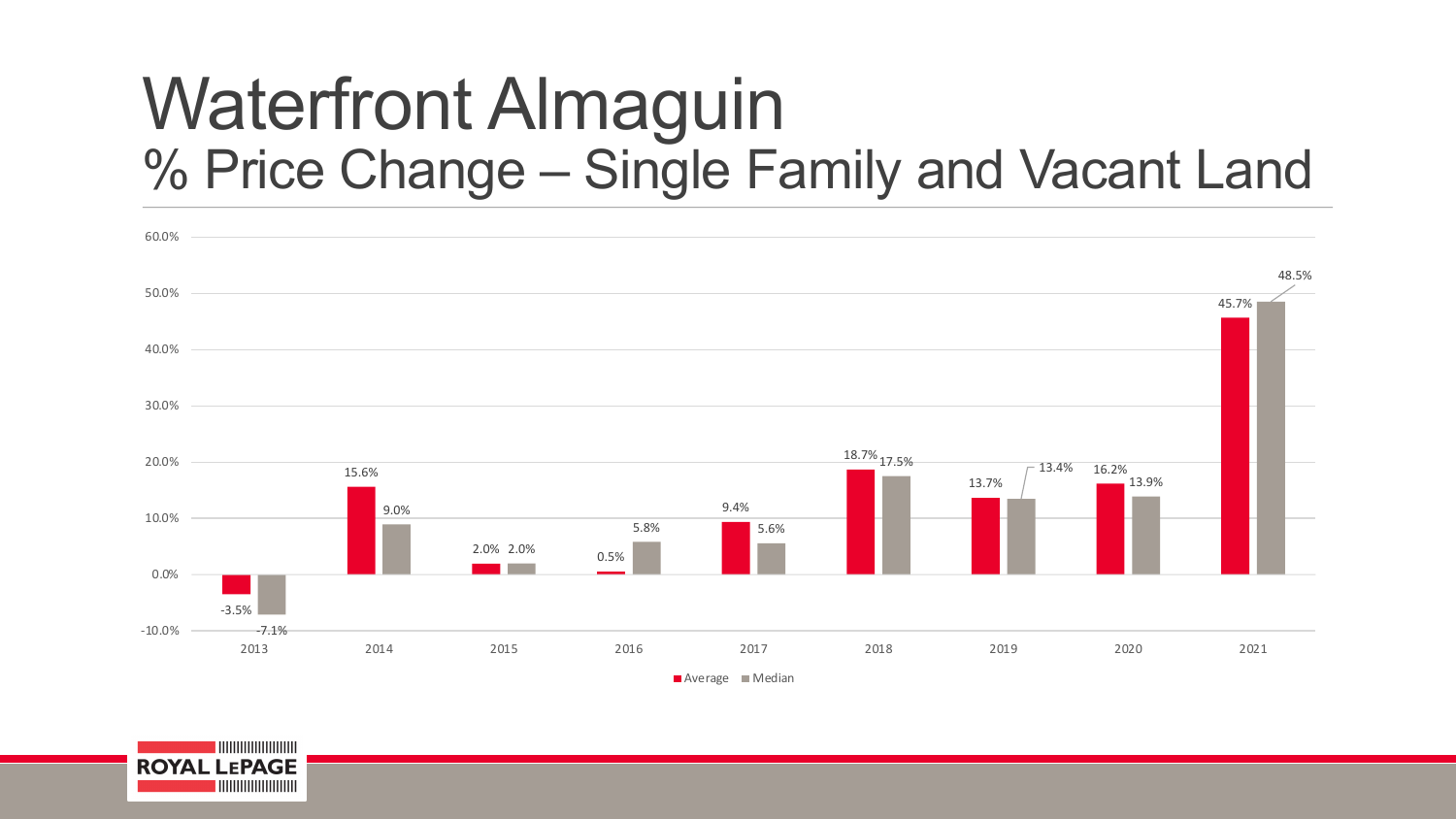## Huntsville Residential Unit Sales – Single Family, No Waterfront



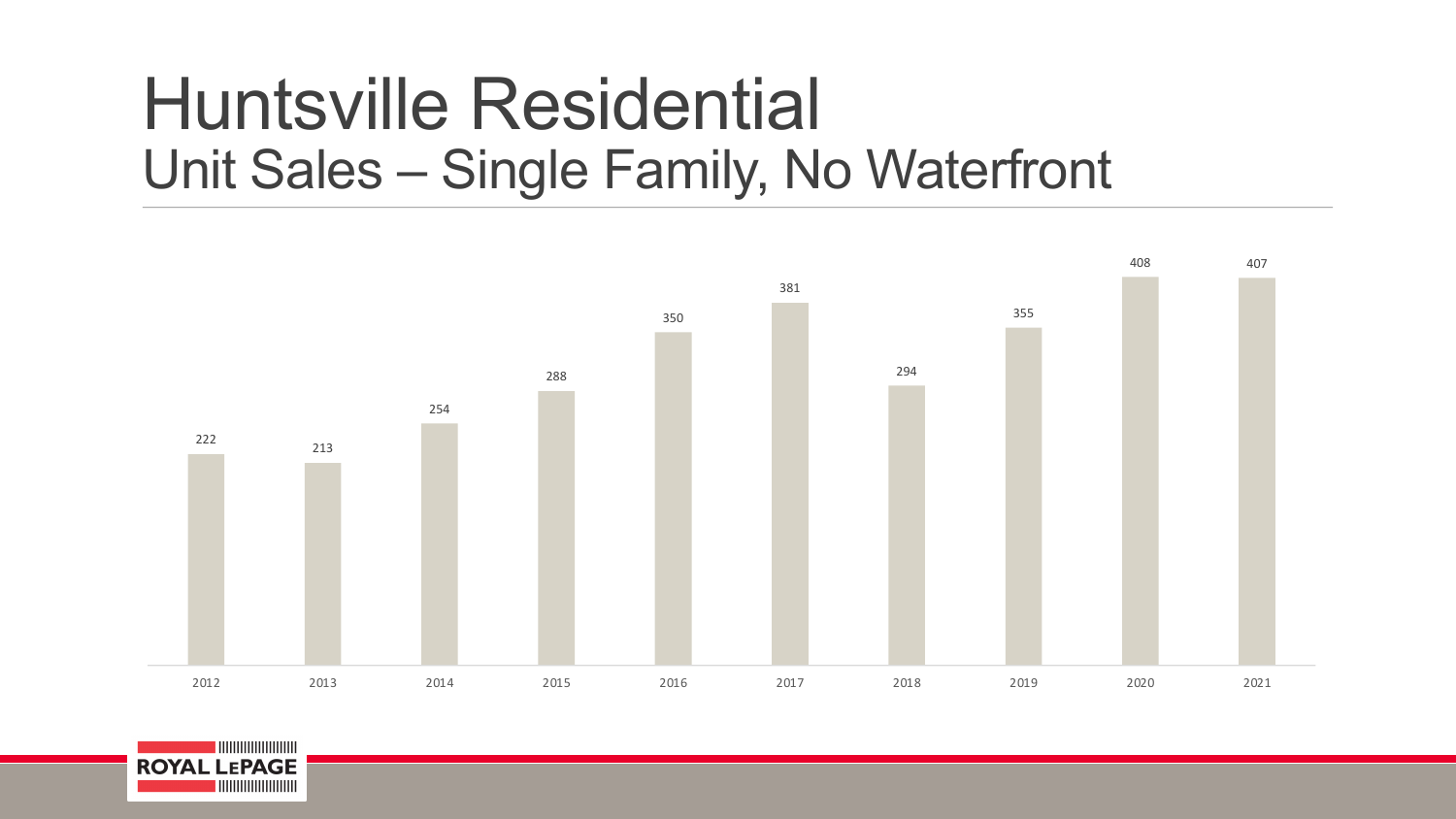#### Huntsville Residential Median and Average - – Single Family, No Waterfront



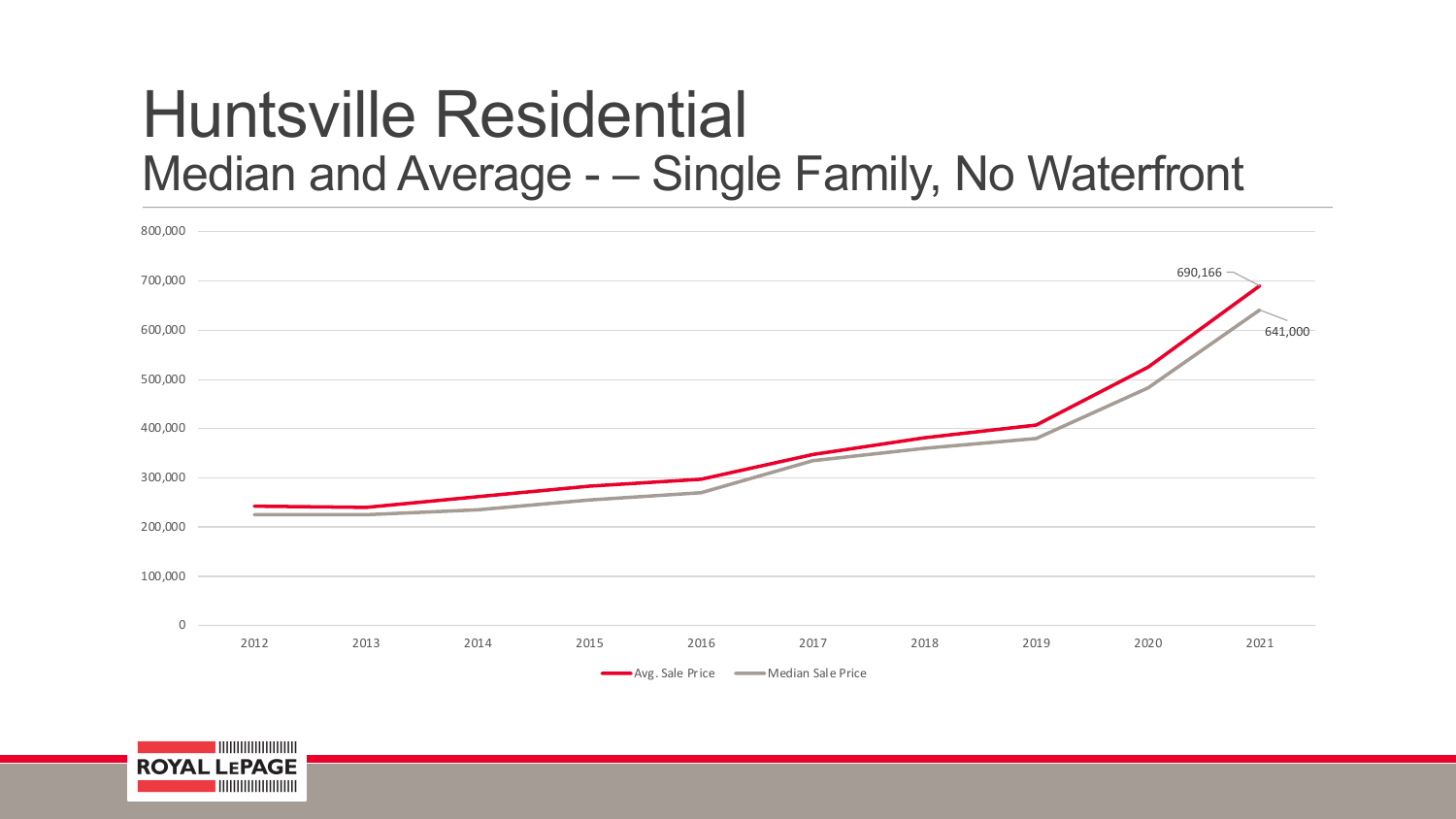## Huntsville Residential % Price Change - Single Family, No Waterfront



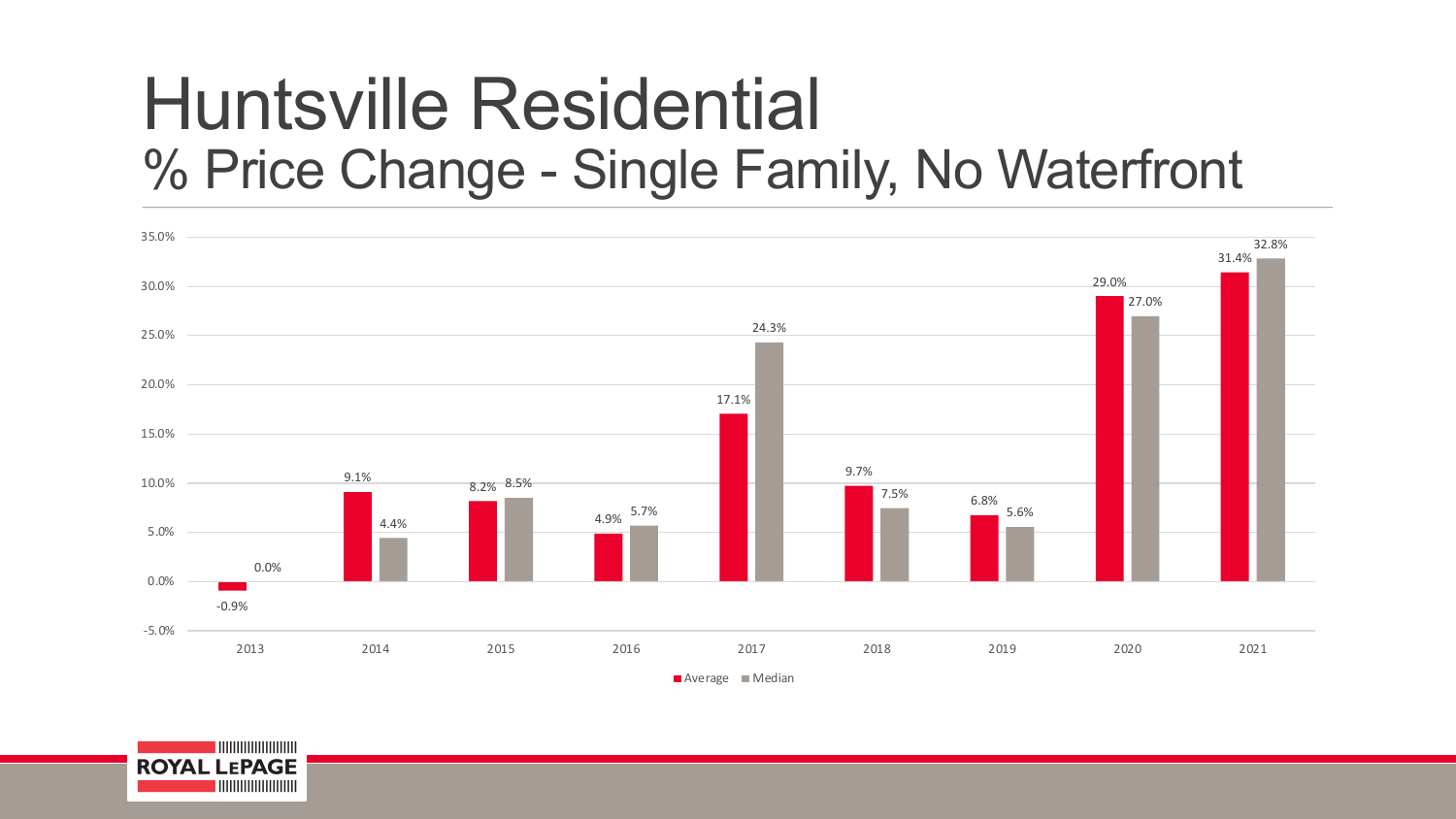## Gravenhurst Residential Unit Sales – Single Family, No Waterfront



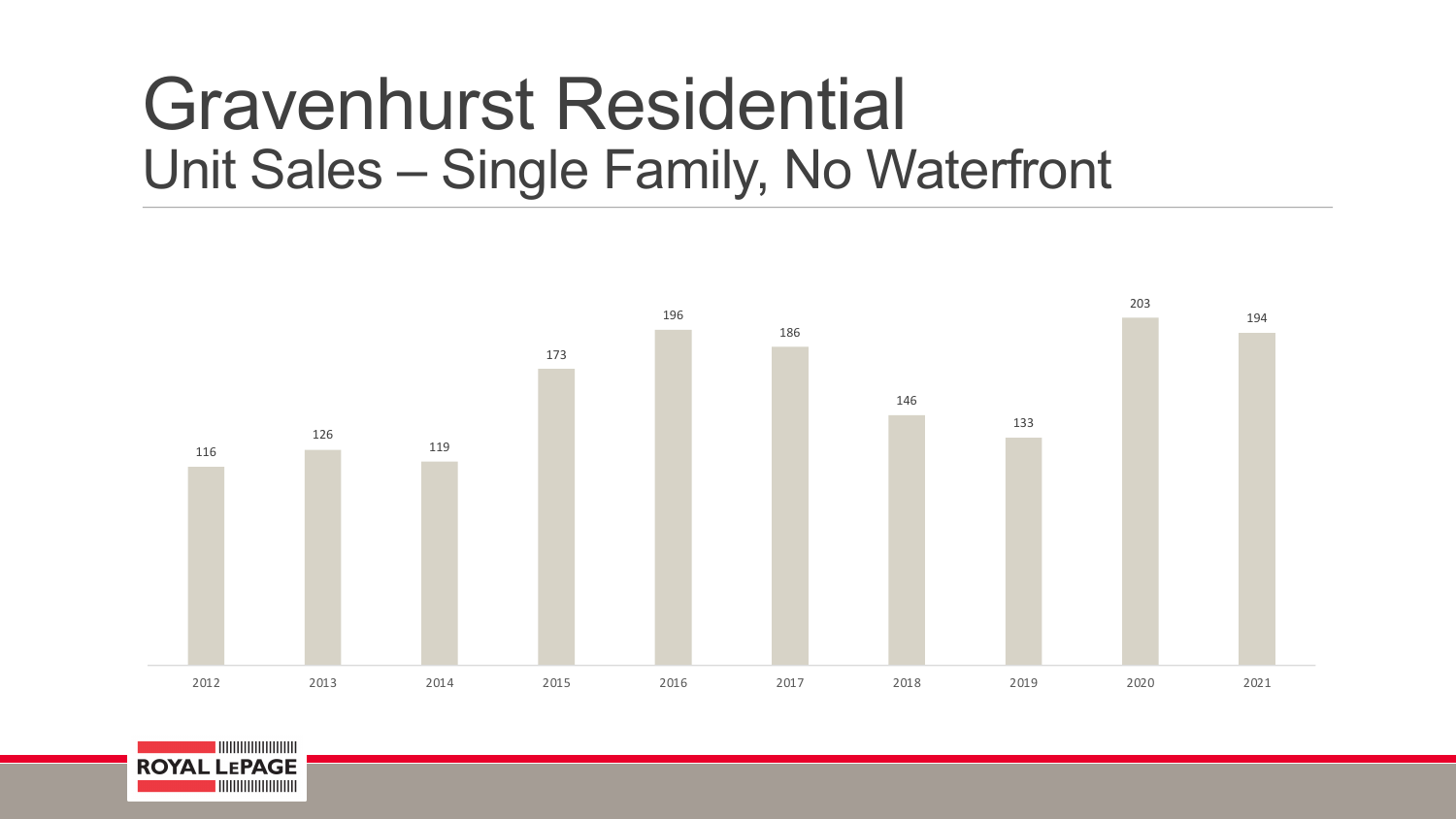#### Gravenhurst Residential Median and Average - – Single Family, No Waterfront



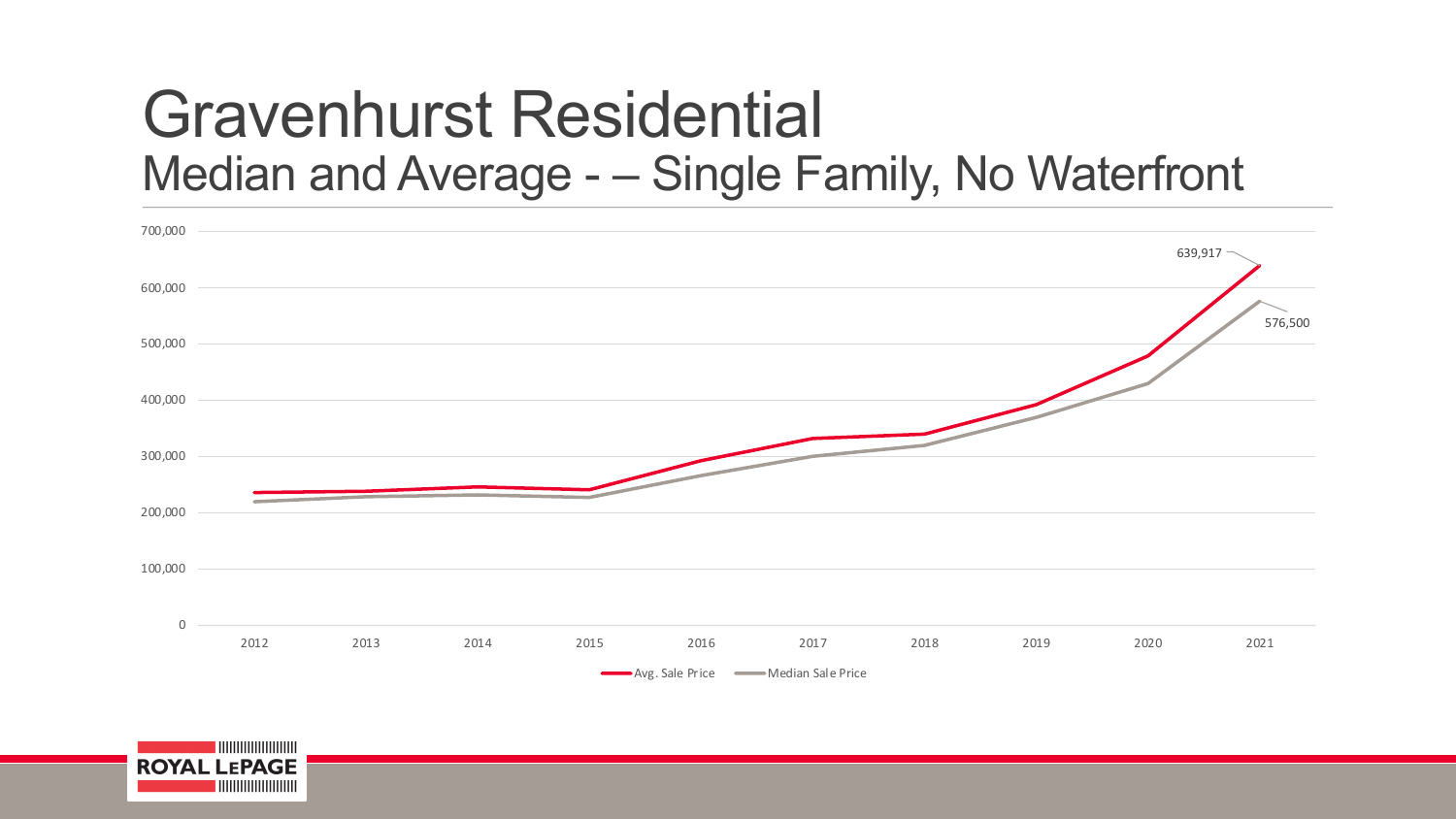## Gravenhurst Residential % Price Change - Single Family, No Waterfront



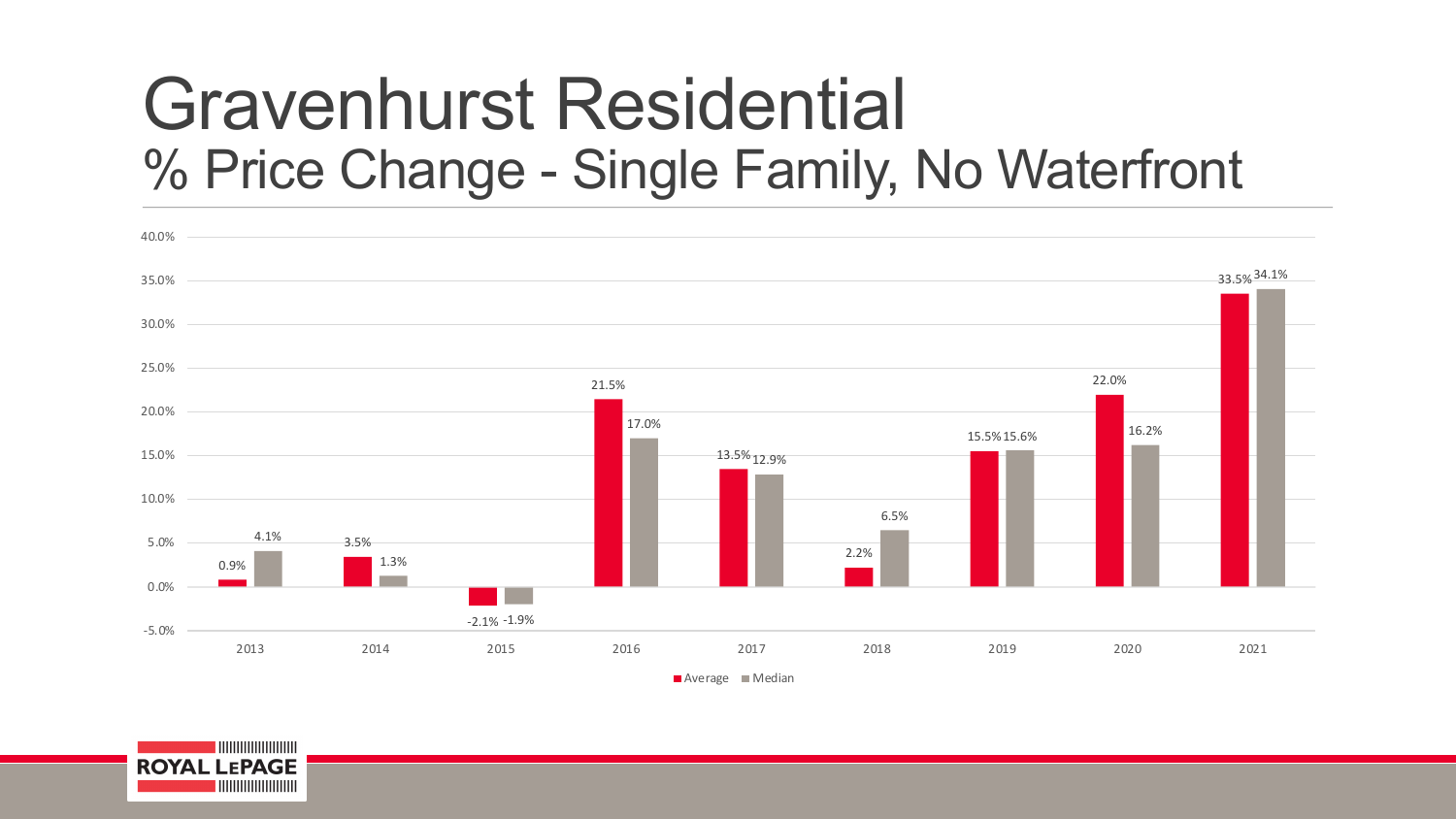## Bracebridge Residential Unit Sales – Single Family, No Waterfront



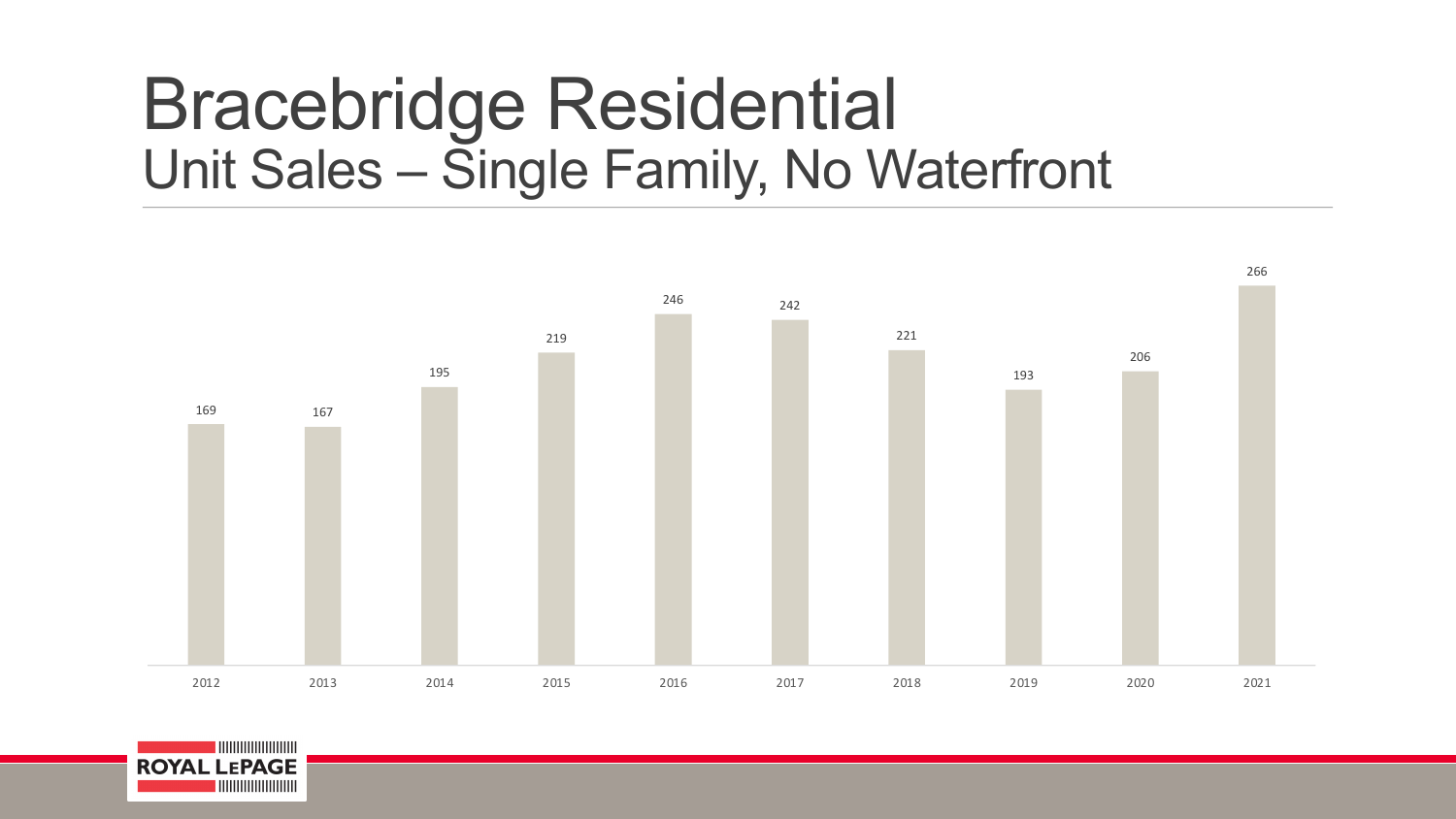#### Bracebridge Residential Median and Average - – Single Family, No Waterfront



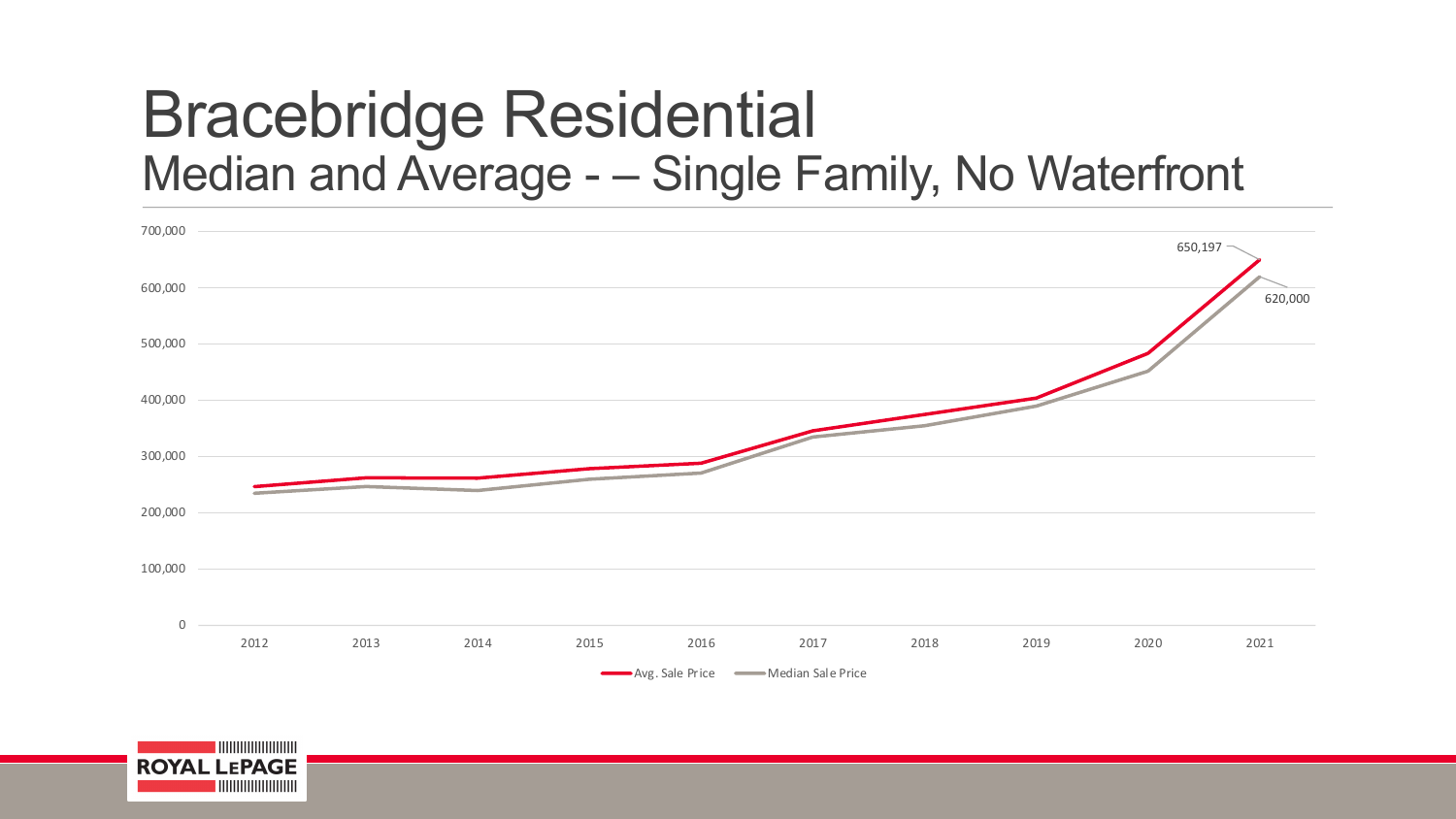## Bracebridge Residential % Price Change - Single Family, No Waterfront



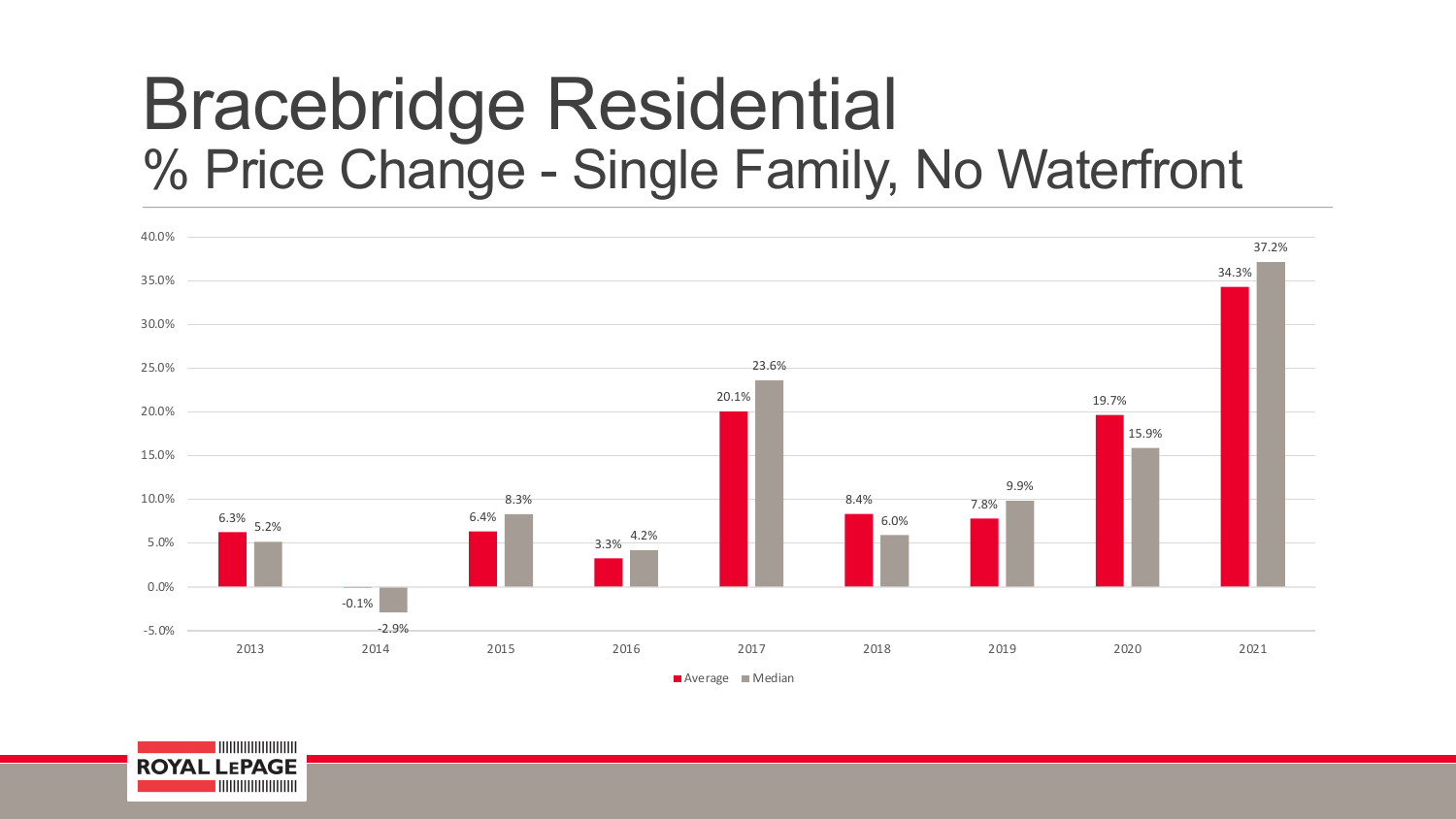#### Residential Sales – Almaguin Unit Sales – Single Family, No Waterfront



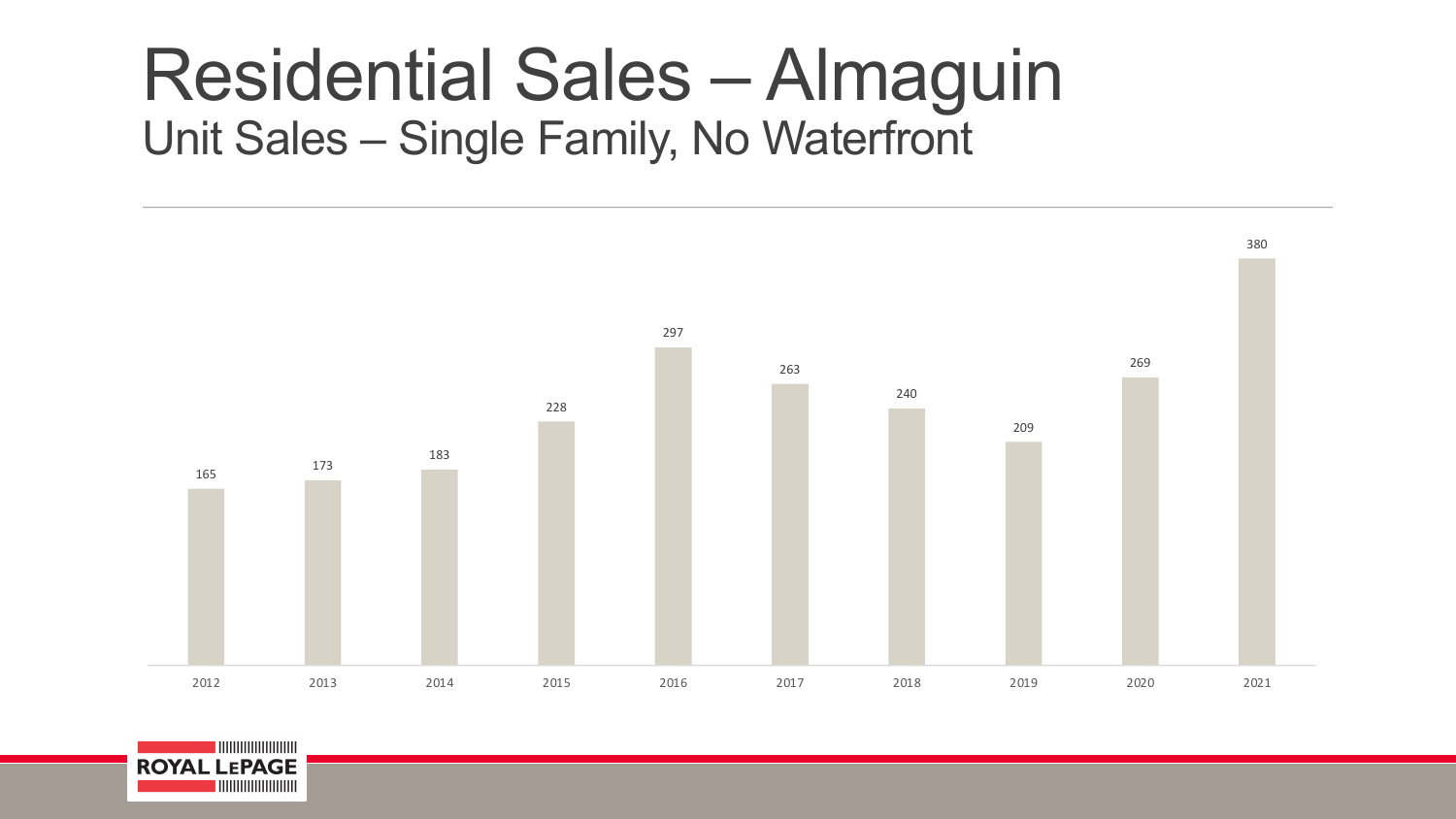#### Residential – Almaguin Median and Average – Single Family, No Waterfront



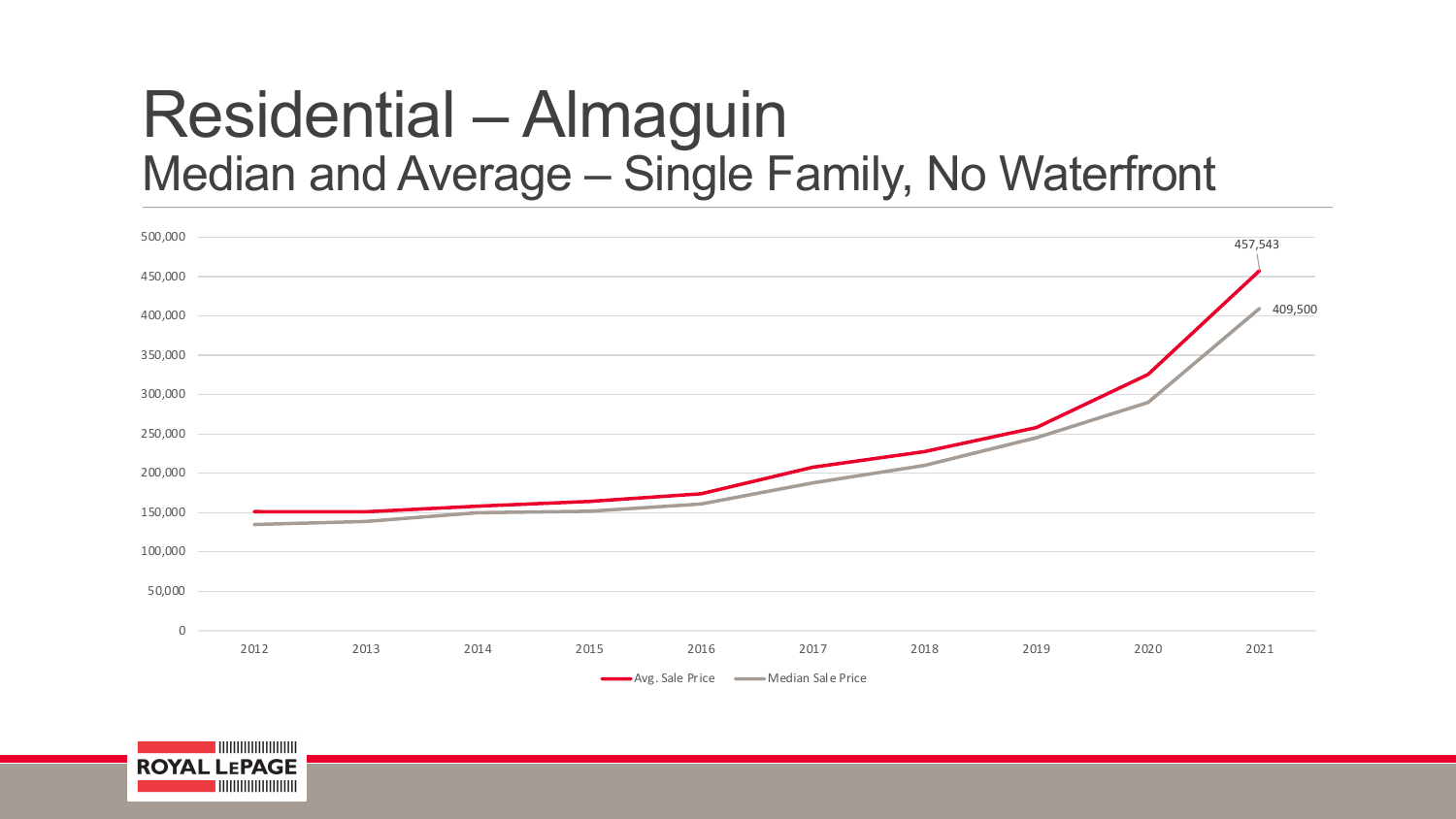## Residential Almaguin % Price Change – Single Family, No Waterfront



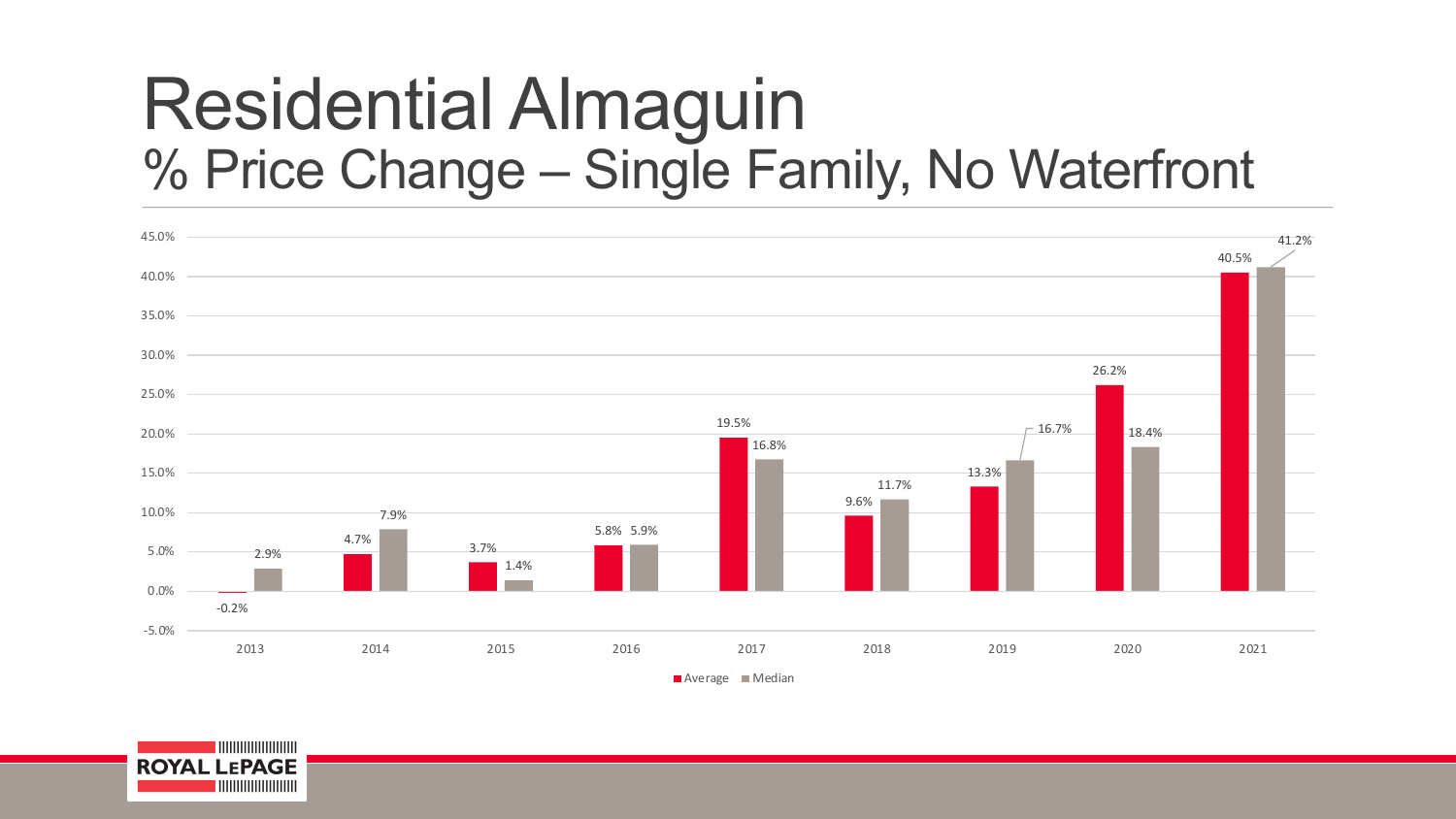## Muskoka Waterfront Sales and Active Listings – Single Family



 $\blacksquare$  Active Listings, Number of  $\blacksquare$  Sales, Number of

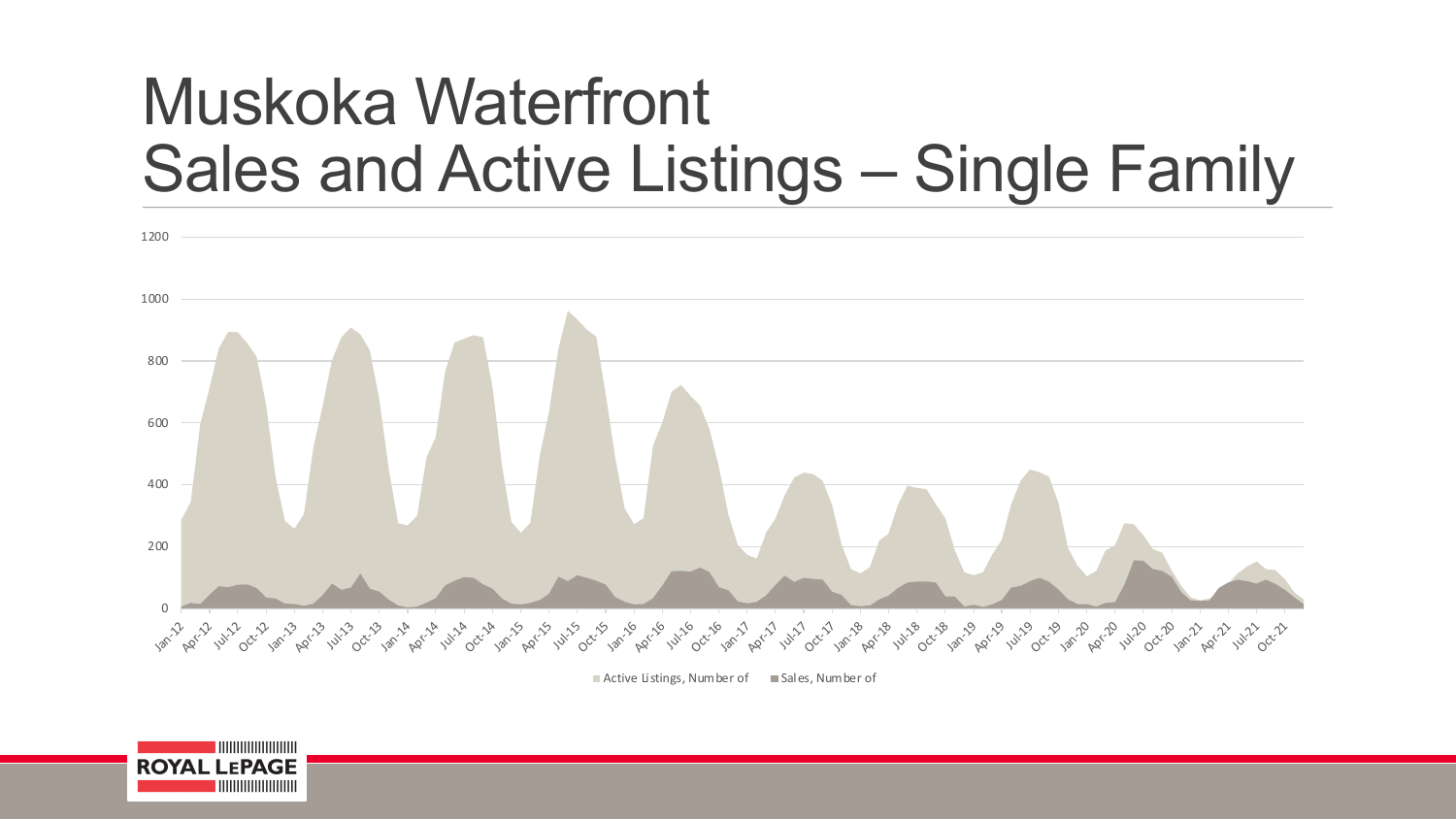#### Muskoka Residential Sales and Active Listings – Single Family, No Waterfront



 $\blacksquare$  Active Listings, Number of  $\blacksquare$  Sales, Number of

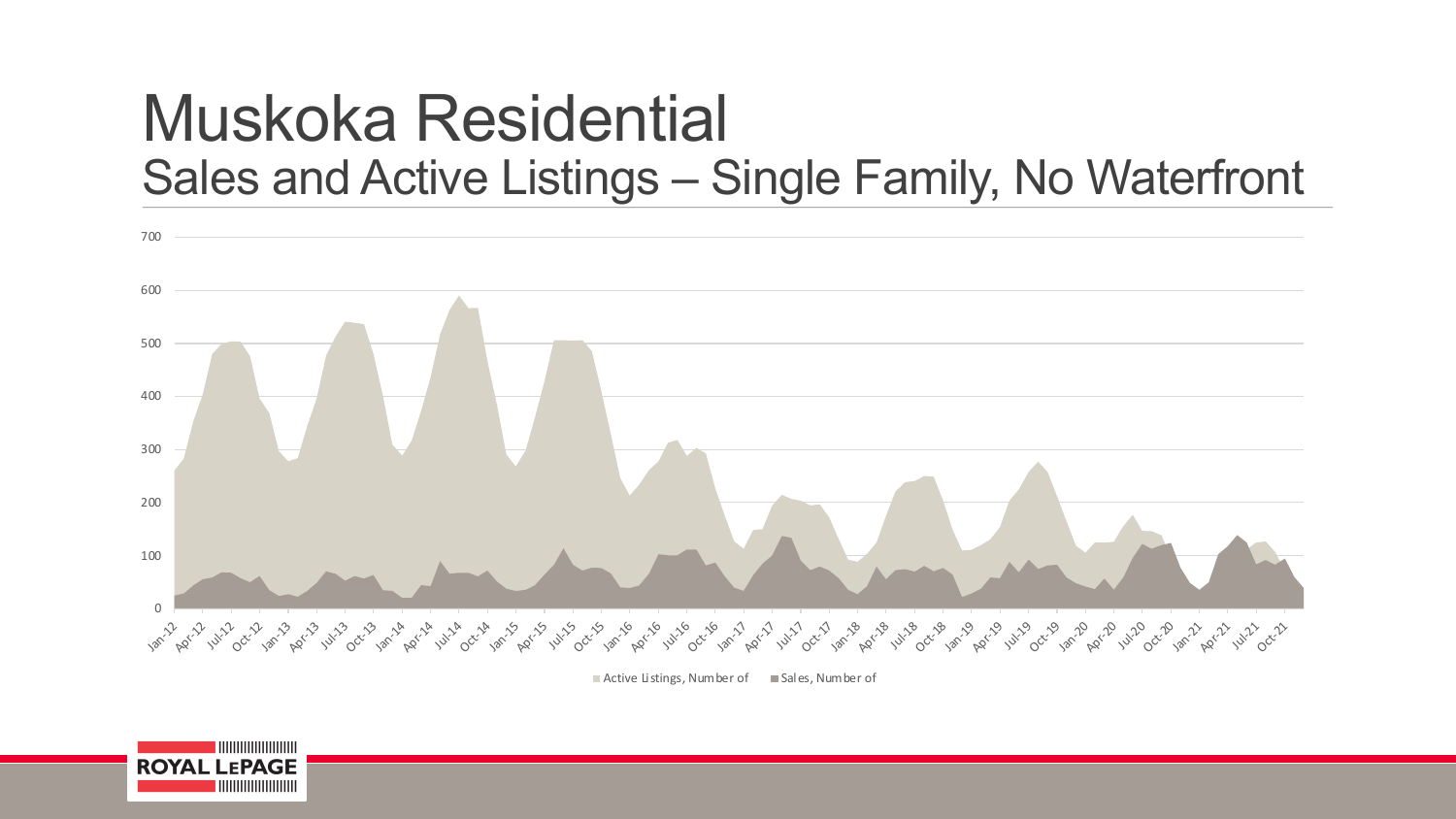#### Muskoka and Almaguin Market Share



<u> | ||||||||||||||||||||||</u> **ROYAL LEPAGE** 

Information Provided in whole from the Lakeland Association of REALTORS ®